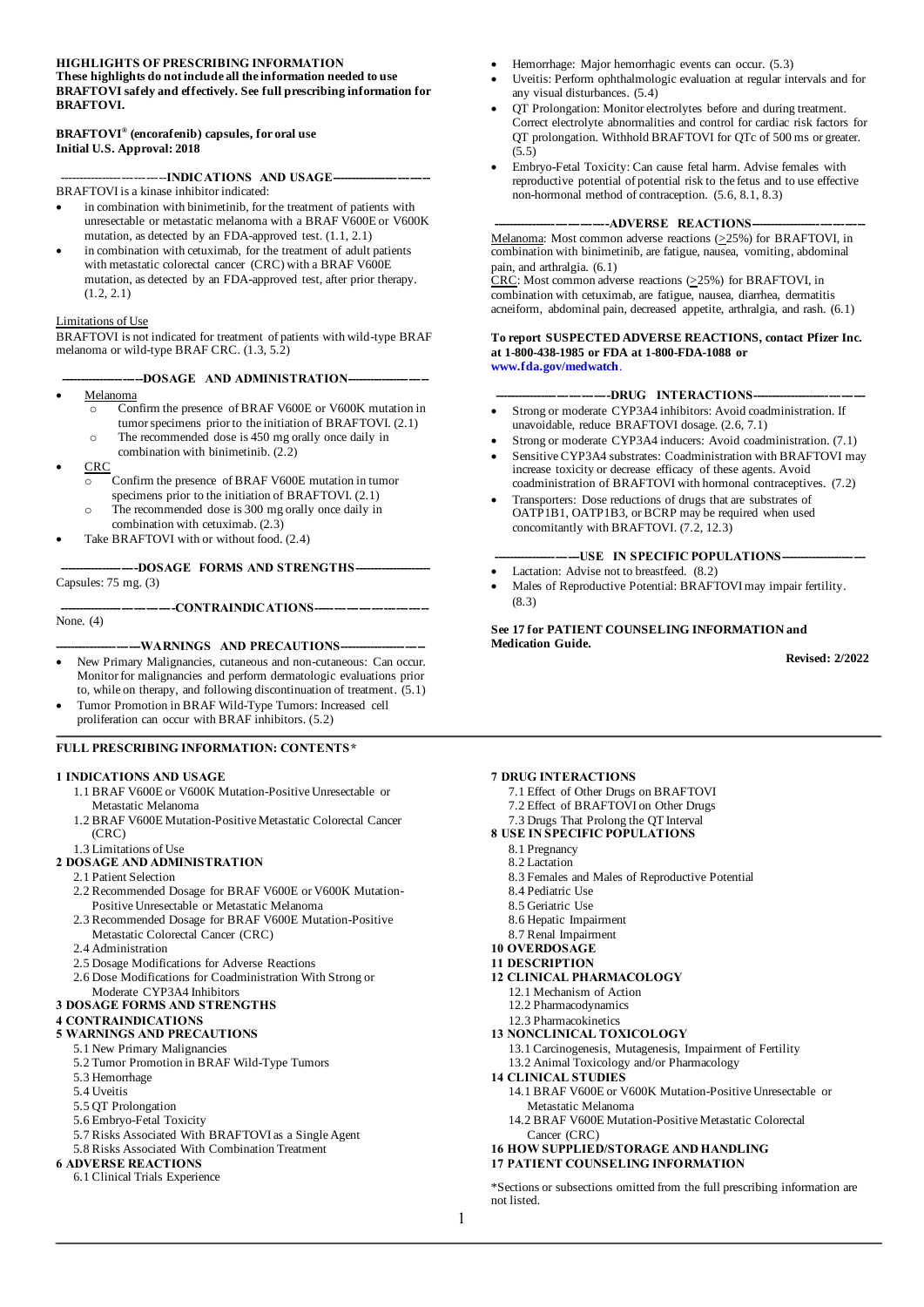# **FULL PRESCRIBING INFORMATION**

# **1 INDICATIONS AND USAGE**

## **1.1 BRAF V600E or V600K Mutation-Positive Unresectable or Metastatic Melanoma**

BRAFTOVI® is indicated, in combination with binimetinib, for the treatment of patients with unresectable or metastatic melanoma with a BRAF V600E or V600K mutation, as detected by an FDA-approved test *[see Dosage and Administration (2.1)]*.

## **1.2 BRAF V600E Mutation-Positive Metastatic Colorectal Cancer (CRC)**

BRAFTOVI® is indicated, in combination with cetuximab, for the treatment of adult patients with metastatic colorectal cancer (CRC) with a BRAF V600E mutation, as detected by an FDA-approved test, after prior therapy *[see Dosage and Administration (2.1)]*.

## **1.3 Limitations of Use**

BRAFTOVI is not indicated for treatment of patients with wild-type BRAF melanoma or wild-type BRAF CRC *[see Warnings and Precautions (5.2)]*.

# **2 DOSAGE AND ADMINISTRATION**

## **2.1 Patient Selection**

## BRAF V600E or V600K Mutation-Positive Unresectable or Metastatic Melanoma

Confirm the presence of a BRAF V600E or V600K mutation in tumor specimens prior to initiating BRAFTOVI *[see Warnings and Precautions (5.2), Clinical Studies (14.1)]*. Information on FDA-approved tests for the detection of BRAF V600E and V600K mutations in melanoma is available at: [http://www.fda.gov/CompanionDiagnostics](https://www.fda.gov/medical-devices/in-vitro-diagnostics/list-cleared-or-approved-companion-diagnostic-devices-in-vitro-and-imaging-tools).

### BRAF V600E Mutation-Positive Metastatic Colorectal Cancer (CRC)

Confirm the presence of a BRAF V600E mutation in tumor specimens prior to initiating BRAFTOVI *[see Warnings and Precautions (5.2), Clinical Studies 14.2)]*. Information on FDA-approved tests for the detection of BRAF V600E mutations in CRC is available at: [http://www.fda.gov/CompanionDiagnostics](https://www.fda.gov/medical-devices/in-vitro-diagnostics/list-cleared-or-approved-companion-diagnostic-devices-in-vitro-and-imaging-tools).

#### **2.2 Recommended Dosage for BRAF V600E or V600K Mutation-Positive Unresectable or Metastatic Melanoma**

The recommended dosage of BRAFTOVI is 450 mg (six 75 mg capsules) orally once daily in combination with binimetinib until disease progression or unacceptable toxicity. Refer to the binimetinib prescribing information for recommended binimetinib dosing information.

## **2.3 Recommended Dosage for BRAF V600E Mutation-Positive Metastatic Colorectal Cancer (CRC)**

The recommended dosage of BRAFTOVI is 300 mg (four 75 mg capsules) orally once daily in combination with cetuximab until disease progression or unacceptable toxicity. Refer to the cetuximab prescribing information for recommended cetuximab dosing information.

## **2.4 Administration**

BRAFTOVI may be taken with or without food *[see Clinical Pharmacology (12.3)]*. Do not take a missed dose of BRAFTOVI within 12 hours of the next dose of BRAFTOVI.

Do not take an additional dose if vomiting occurs after BRAFTOVI administration but continue with the next scheduled dose.

## **2.5 Dosage Modifications for Adverse Reactions**

## BRAF V600E or V600K Mutation-Positive Unresectable or Metastatic Melanoma

If binimetinib is withheld, reduce BRAFTOVI to a maximum dose of 300 mg (four 75 mg capsules) once daily until binimetinib is resumed *[see Warnings and Precautions (5.7)]*.

Dose reductions for adverse reactions associated with BRAFTOVI are presented in Table 1.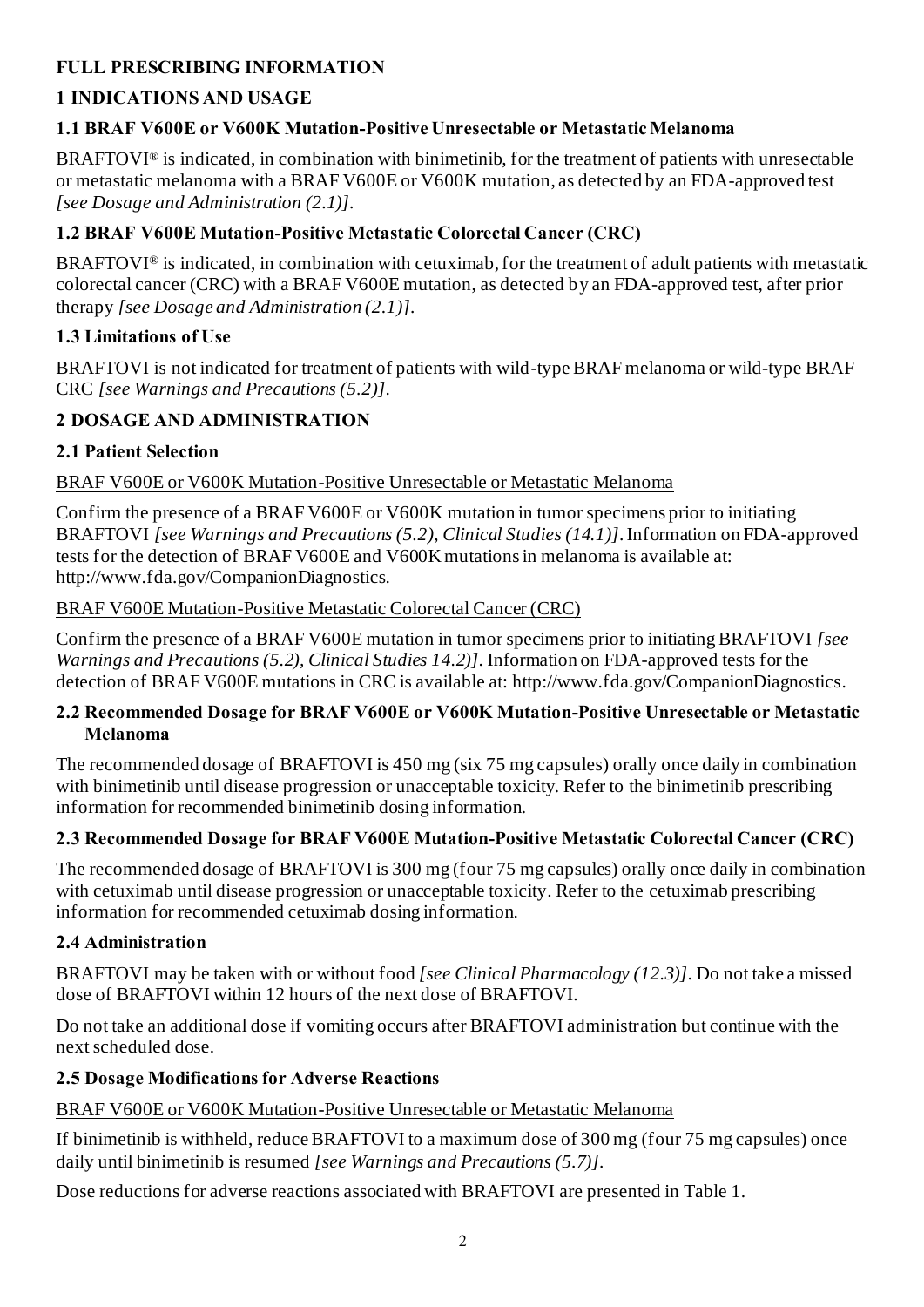**Table 1: Recommended Dose Reductions for BRAFTOVI for Adverse Reactions – Melanoma**

| <b>Action</b>                  | Recommended Dose                                                                                   |
|--------------------------------|----------------------------------------------------------------------------------------------------|
| <b>First Dose Reduction</b>    | 300 mg (four 75 mg capsules) orally once daily                                                     |
| Second Dose Reduction          | 225 mg (three 75 mg capsules) orally once daily                                                    |
| <b>Subsequent Modification</b> | Permanently discontinue if unable to tolerate BRAFTOVI 225 mg<br>(three 75 mg capsules) once daily |

### BRAF V600E Mutation-Positive Metastatic Colorectal Cancer (CRC)

If cetuximab is discontinued, discontinue BRAFTOVI.

Dose reductions for adverse reactions associated with BRAFTOVI are presented in Table 2.

#### **Table 2: Recommended Dose Reductions for BRAFTOVI for Adverse Reactions – CRC**

| <b>Action</b>                  | <b>Recommended Dose</b>                                                                          |
|--------------------------------|--------------------------------------------------------------------------------------------------|
| <b>First Dose Reduction</b>    | 225 mg (three 75 mg capsules) orally once daily                                                  |
| Second Dose Reduction          | 150 mg (two 75 mg capsules) orally once daily                                                    |
| <b>Subsequent Modification</b> | Permanently discontinue if unable to tolerate BRAFTOVI 150 mg<br>(two 75 mg capsules) once daily |

BRAF V600E or V600K Mutation-Positive Unresectable or Metastatic Melanoma and BRAF V600E Mutation-Positive Metastatic Colorectal Cancer (CRC)

Dosage modifications for adverse reactions associated with BRAFTOVI are presented in Table 3.

| <b>Severity of Adverse Reaction<sup>a</sup></b>                                       | <b>Dose Modification for BRAFTOVI</b>                                                                                                                                             |  |  |  |
|---------------------------------------------------------------------------------------|-----------------------------------------------------------------------------------------------------------------------------------------------------------------------------------|--|--|--|
| New Primary Malignancies [see Warnings and Precautions (5.1)]                         |                                                                                                                                                                                   |  |  |  |
| Non-Cutaneous RAS Mutation-positive   Permanently discontinue BRAFTOVI.               |                                                                                                                                                                                   |  |  |  |
| Malignancies                                                                          |                                                                                                                                                                                   |  |  |  |
| Uveitis [see Warnings and Precautions (5.4)]                                          |                                                                                                                                                                                   |  |  |  |
| Grade 1-3                                                                             | If Grade 1 or 2 does not respond to specific ocular therapy, or for Grade 3<br>uveitis, withhold BRAFTOVI for up to 6 weeks.                                                      |  |  |  |
|                                                                                       | If improved, resume at same or reduced dose.                                                                                                                                      |  |  |  |
|                                                                                       | If not improved, permanently discontinue BRAFTOVI.                                                                                                                                |  |  |  |
| Grade 4                                                                               | Permanently discontinue BRAFTOVI.                                                                                                                                                 |  |  |  |
| QTc Prolongation [see Warnings and Precautions (5.5)]                                 |                                                                                                                                                                                   |  |  |  |
| QTcF greater than 500 ms and<br>less than or equal to 60 ms<br>increase from baseline | Withhold BRAFTOVI until QTcF less than or equal to 500 ms. Resume at<br>reduced dose.<br>If more than one recurrence, permanently discontinue BRAFTOVI.                           |  |  |  |
| QTcF greater than 500 ms and<br>greater than 60 ms increase<br>from baseline          | Permanently discontinue BRAFTOVI.                                                                                                                                                 |  |  |  |
| Hepatotoxicity                                                                        |                                                                                                                                                                                   |  |  |  |
| Grade 2 AST or ALT<br>increased                                                       | Maintain BRAFTOVI dose.<br>If no improvement within 4 weeks, withhold BRAFTOVI until<br>improves to Grade 0-1 or to pretreatment/baseline levels and then<br>resume at same dose. |  |  |  |
| Grade 3 or 4 AST or ALT<br>increased                                                  | See Other Adverse Reactions.                                                                                                                                                      |  |  |  |

# **Table 3: Recommended Dosage Modifications for BRAFTOVI for Adverse Reactions**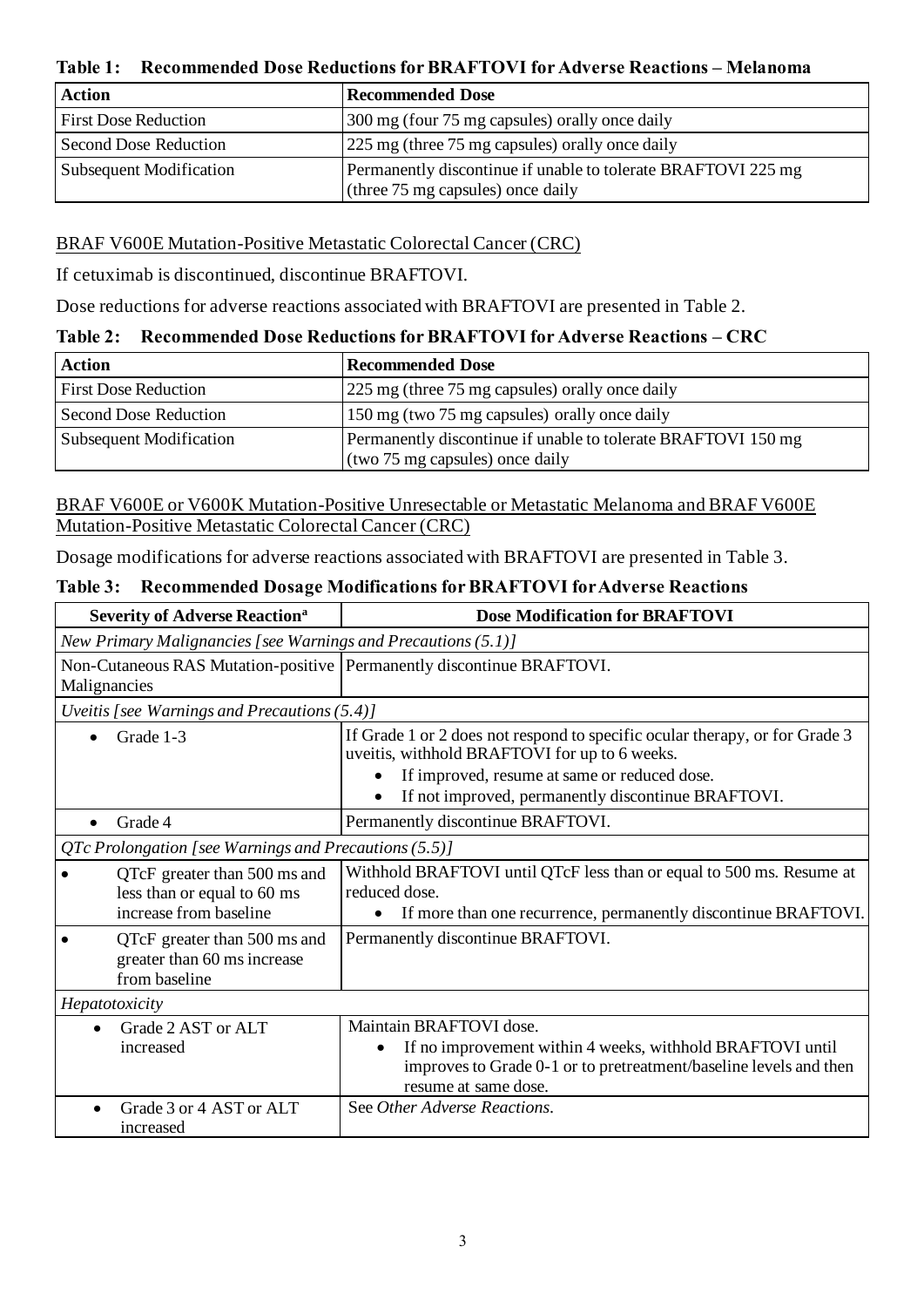| <b>Severity of Adverse Reaction<sup>a</sup></b>                      | <b>Dose Modification for BRAFTOVI</b>                                                                                                                                                                                              |  |  |  |  |
|----------------------------------------------------------------------|------------------------------------------------------------------------------------------------------------------------------------------------------------------------------------------------------------------------------------|--|--|--|--|
| Dermatologic (other than Hand-foot Skin Reaction [HFSR])             |                                                                                                                                                                                                                                    |  |  |  |  |
| Grade 2                                                              | If no improvement within 2 weeks, withhold BRAFTOVI until Grade 0-1.<br>Resume at same dose.                                                                                                                                       |  |  |  |  |
| Grade 3                                                              | Withhold BRAFTOVI until Grade 0-1. Resume at same dose if first<br>occurrence or reduce dose if recurrent.                                                                                                                         |  |  |  |  |
| Grade 4                                                              | Permanently discontinue BRAFTOVI.                                                                                                                                                                                                  |  |  |  |  |
|                                                                      | Other Adverse Reactions (including Hemorrhage [see Warnings and Precautions (5.3)] and HFSR $)^{b}$                                                                                                                                |  |  |  |  |
| Recurrent Grade 2 or<br>$\bullet$<br>First occurrence of any Grade 3 | Withhold BRAFTOVI for up to 4 weeks.<br>If improves to Grade 0-1 or to pretreatment/baseline level, resume<br>at reduced dose.<br>If no improvement, permanently discontinue BRAFTOVI.                                             |  |  |  |  |
| First occurrence of any Grade 4                                      | Permanently discontinue BRAFTOVI or<br>Withhold BRAFTOVI for up to 4 weeks.<br>If improves to Grade 0-1 or to pretreatment/baseline level, then<br>resume at reduced dose.<br>If no improvement, permanently discontinue BRAFTOVI. |  |  |  |  |
| <b>Recurrent Grade 3</b>                                             | Consider permanently discontinuing BRAFTOVI.                                                                                                                                                                                       |  |  |  |  |
| <b>Recurrent Grade 4</b>                                             | Permanently discontinue BRAFTOVI.                                                                                                                                                                                                  |  |  |  |  |

<sup>a</sup> National Cancer Institute Common Terminology Criteria for Adverse Events (NCI CTCAE) version 4.03.<br><sup>b</sup> Dese modification of BRA ETOVI when administered with binimatinih or with catuzimab is not recommon

<sup>b</sup> Dose modification of BRAFTOVI when administered with binimetinib or with cetuximab is not recommended for new primary cutaneous malignancies; ocular events other than uveitis, iritis, and iridocyclitis; interstitial lung disease/pneumonitis; cardiac dysfunction; creatine phosphokinase (CPK) elevation; rhabdomyolysis; and venous thromboembolism.

Refer to the binimetinib or cetuximab prescribing information for dose modifications for adverse reactions associated with each product, as appropriate.

#### **2.6 Dose Modifications for Coadministration With Strong or Moderate CYP3A4 Inhibitors**

Avoid coadministration of BRAFTOVI with strong or moderate CYP3A4 inhibitors. If coadministration is unavoidable, reduce the BRAFTOVI dose according to the recommendations in Table 4. After the inhibitor has been discontinued for 3 to 5 elimination half-lives, resume the BRAFTOVI dose that was taken prior to initiating the CYP3A4 inhibitor *[see Drug Interactions (7.1), Clinical Pharmacology (12.3)]*.

#### **Table 4: Recommended Dose Reductions for BRAFTOVI for CoadministrationWith Strong or Moderate CYP3A4 Inhibitors**

| <b>Current Daily Dose</b> <sup>a</sup><br>Dose for Coadministration with Moderate |                               | Dose for Coadministration with Strong |
|-----------------------------------------------------------------------------------|-------------------------------|---------------------------------------|
|                                                                                   | <b>CYP3A4 Inhibitor</b>       | <b>CYP3A4 Inhibitor</b>               |
| $450 \text{ mg}$                                                                  | 225 mg (three 75 mg capsules) | 150 mg (two 75 mg capsules)           |
| $300 \text{ mg}$                                                                  | 150 mg (two 75 mg capsules)   | $75 \text{ mg}$                       |
| $225 \text{ mg}$                                                                  | $75 \text{ mg}$               | $75 \text{ mg}$                       |
| $150 \text{ mg}$                                                                  | 75 mg                         | $75 \text{ mg}^{\text{b}}$            |

<sup>a</sup> Current daily dose refers to recommended dose of BRAFTOVI based on indication or reductions for adverse reactions based on dosing recommendations in Table 1 (Melanoma) and Table 2 (CRC).

<sup>b</sup> Encorafenib exposure at the 75 mg QD BRAFTOVI dosage when coadministered with a strong CYP3A4 in hibitor is expected to be higher than at the 150 mg OD dosage in the absence of a CYP3A4 inhibitor and similar to exposure at the 225 mg OD dosage in the absence of a CYP3A4 inhibitor. Monitor patients closely for adverse reactions and use clinical judgeme nt when using BRAFTOVI with strong CYP3A4 inhibitors at the 150 mg dose level.

## **3 DOSAGE FORMS AND STRENGTHS**

Capsules: 75 mg, hard gelatin, stylized "A" on beige cap and "LGX 75mg" on white body.

#### **4 CONTRAINDICATIONS**

None.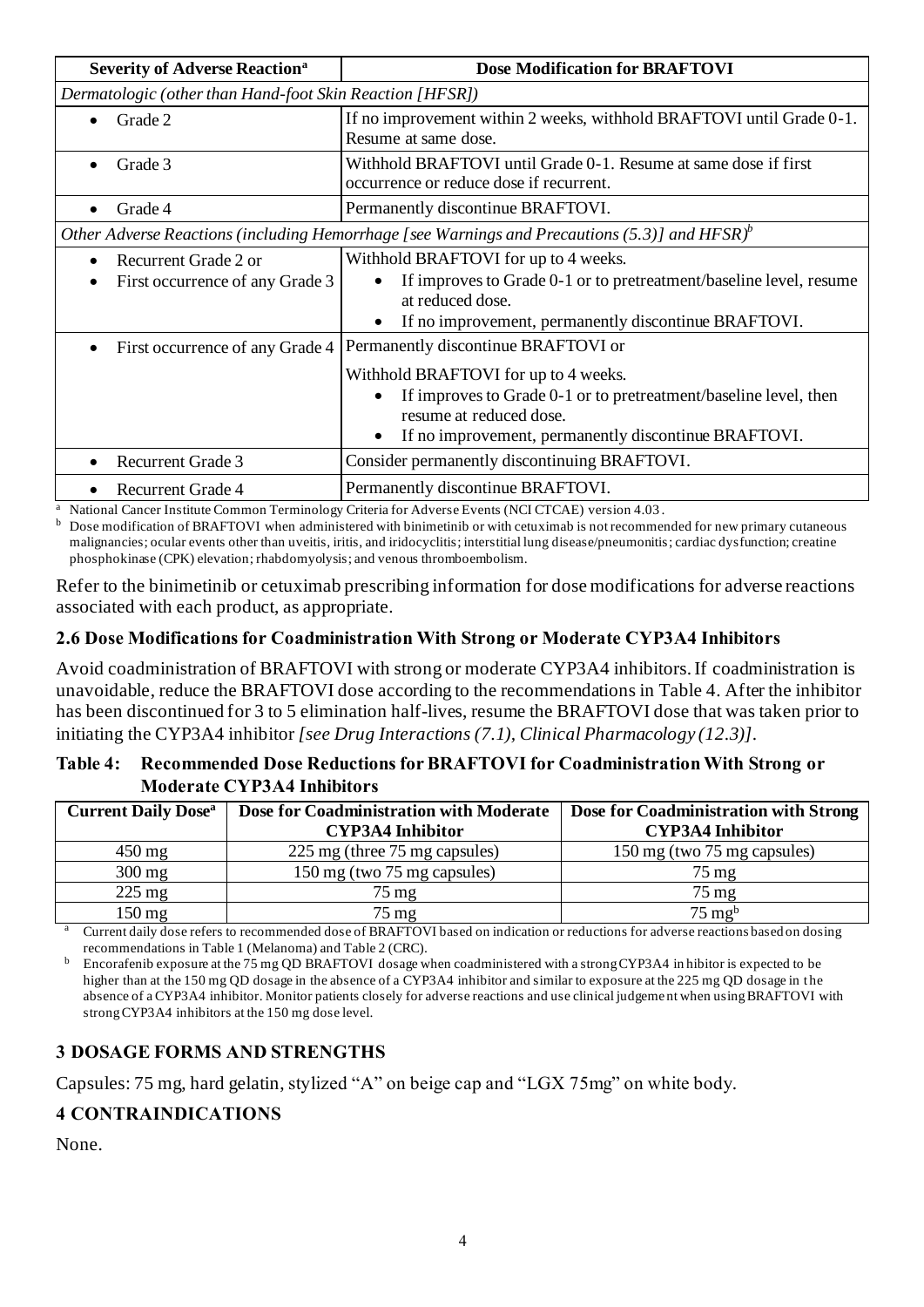## **5 WARNINGS AND PRECAUTIONS**

## **5.1 New Primary Malignancies**

New primary malignancies, cutaneous and non-cutaneous, have been observed in patients treated with BRAF inhibitors and can occur with BRAFTOVI.

## Cutaneous Malignancies

In COLUMBUS, cutaneous squamous cell carcinoma (cuSCC), including keratoacanthoma (KA), occurred in 2.6%, and basal cell carcinoma occurred in 1.6% of patients who received BRAFTOVI in combination with binimetinib. Median time to first occurrence of cuSCC/KA was 5.8 months (range 1 to 9 months) *[see Adverse Reactions (6.1)]*.

For patients who received BRAFTOVI as a single agent, cuSCC/KA was reported in 8%, basal cell carcinoma in 1%, and a new primary melanoma in 5% of patients.

In BEACON CRC, cuSCC/KA occurred in 1.4% of patients with CRC, and a new primary melanoma occurred in 1.4% of patients who received BRAFTOVI in combination with cetuximab.

Perform dermatologic evaluations prior to initiating treatment, every 2 months during treatment, and for up to 6 months following discontinuation of treatment. Manage suspicious skin lesions with excision and dermatopathologic evaluation. Dose modification is not recommended for new primary cutaneous malignancies.

## Non-Cutaneous Malignancies

Based on its mechanism of action, BRAFTOVI may promote malignancies associated with activation of RAS through mutation or other mechanisms *[see Warnings and Precautions (5.2)]*. Monitor patients receiving BRAFTOVI for signs and symptoms of non-cutaneous malignancies. Discontinue BRAFTOVI for RAS mutation-positive non-cutaneous malignancies *[see Dosage and Administration (2.5)]*.

# **5.2 Tumor Promotion in BRAF Wild-Type Tumors**

In vitro experiments have demonstrated paradoxical activation of MAP-kinase signaling and increased cell proliferation in BRAF wild-type cells, which are exposed to BRAF inhibitors. Confirm evidence of BRAF V600E or V600K mutation prior to initiating BRAFTOVI *[see Indications and Usage (1), Dosage and Administration (2.1)]*.

## **5.3 Hemorrhage**

In COLUMBUS, hemorrhage occurred in 19% of patients receiving BRAFTOVI in combination with binimetinib; Grade 3 or greater hemorrhage occurred in 3.2% of patients. The most frequent hemorrhagic events were gastrointestinal, including rectal hemorrhage (4.2%), hematochezia (3.1%), and hemorrhoidal hemorrhage (1%). Fatal intracranial hemorrhage in the setting of new or progressive brain metastases occurred in 1.6% of patients.

In BEACON CRC, hemorrhage occurred in 19% of patients receiving BRAFTOVI in combination with cetuximab; Grade 3 or higher hemorrhage occurred in 1.9% of patients, including fatal gastrointestinal hemorrhage in 0.5% of patients. The most frequent hemorrhagic events were epistaxis (6.9%), hematochezia (2.3%) and rectal hemorrhage (2.3%).

Withhold, reduce dose, or permanently discontinue based on severity of adverse reaction *[see Dosage and Administration (2.5), Adverse Reactions (6.1)]*.

## **5.4 Uveitis**

Uveitis, including iritis and iridocyclitis, has been reported in patients treated with BRAFTOVI in combination with binimetinib. In COLUMBUS, the incidence of uveitis among patients treated with BRAFTOVI in combination with binimetinib was 4%.

Assess for visual symptoms at each visit. Perform an ophthalmologic evaluation at regular intervals and for new or worsening visual disturbances, and to follow new or persistent ophthalmologic findings. Withhold,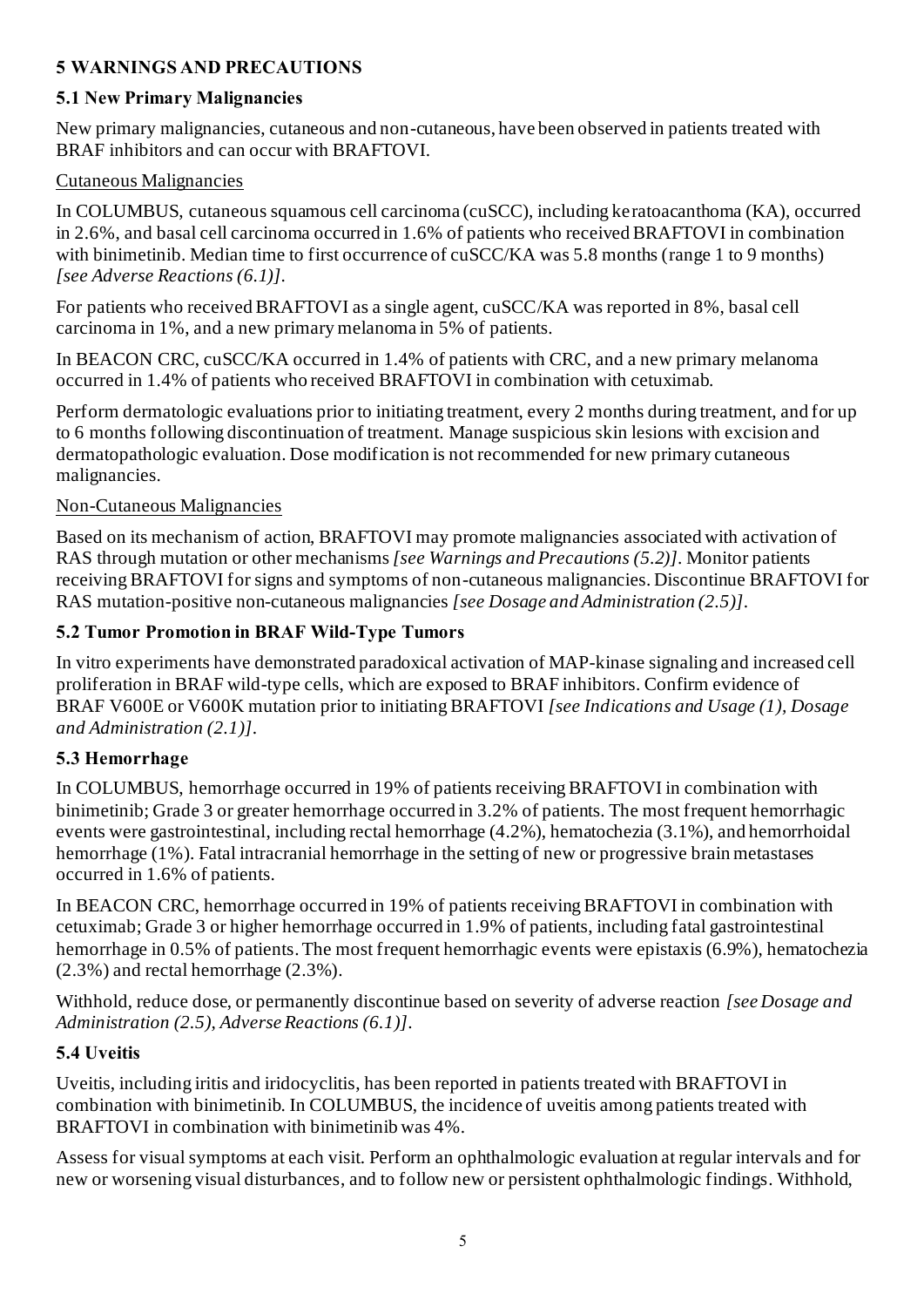reduce dose, or permanently discontinue based on severity of adverse reaction *[see Dosage and Administration (2.5), Adverse Reactions (6.1)]*.

# **5.5 QT Prolongation**

BRAFTOVI is associated with dose-dependent QTc interval prolongation in some patients *[see Clinical Pharmacology (12.2)]*. In COLUMBUS, an increase in QTcF to >500 ms was measured in 0.5% (1/192) of patients who received BRAFTOVI in combination with binimetinib.

Monitor patients who already have or who are at significant risk of developing QTc prolongation, including patients with known long QT syndromes, clinically significant bradyarrhythmias, severe or uncontrolled heart failure and those taking other medicinal products associated with QT prolongation. Correct hypokalemia and hypomagnesemia prior to and during BRAFTOVI administration. Withhold, reduce dose, or permanently discontinue for QTc >500 ms *[see Dosage and Administration (2.5), Adverse Reactions (6.1)]*.

# **5.6 Embryo-Fetal Toxicity**

Based on its mechanism of action, BRAFTOVI can cause fetal harm when administered to a pregnant woman. Encorafenib produced embryo-fetal developmental changes in rats and rabbits and was an abortifacient in rabbits at doses greater than or equal to those resulting in exposures approximately 26 (in the rat) and 178 (in the rabbit) times the human exposure at the recommended dose of 450 mg, with no clear findings at lower doses.

Advise women of the potential risk to a fetus. Advise females of reproductive potential to use an effective, non-hormonal method of contraception since BRAFTOVI can render hormonal contraceptives ineffective, during treatment and for 2 weeks after the final dose of BRAFTOVI *[see Use in Specific Populations (8.1, 8.3)]*.

# **5.7 Risks Associated With BRAFTOVI as a Single Agent**

BRAFTOVI when used as a single agent is associated with an increased risk of certain adverse reactions compared to when BRAFTOVI is used in combination with binimetinib. In COLUMBUS, Grades 3 or 4 dermatologic reactions occurred in 21% of patients treated with BRAFTOVI single agent compared to 2% of patients treated with BRAFTOVI in combination with binimetinib *[see Warnings and Precautions (5.1), Adverse Reactions (6.1)]*.

If binimetinib is temporarily interrupted or permanently discontinued, reduce the dose of BRAFTOVI as recommended *[see Dosage and Administration (2.5)]*.

# **5.8 Risks Associated With Combination Treatment**

BRAFTOVI is indicated for use as part of a regimen in combination with binimetinib or cetuximab. Refer to the prescribing information for binimetinib and cetuximab for additional risk information.

# **6 ADVERSE REACTIONS**

The following adverse reactions are described elsewhere in the labeling:

- New Primary Malignancies *[see Warnings and Precautions (5.1)]*
- Hemorrhage *[see Warnings and Precautions (5.3)]*
- Uveitis *[see Warnings and Precautions (5.4)]*
- QT Prolongation *[see Warnings and Precautions (5.5)]*

# **6.1 Clinical Trials Experience**

Because clinical trials are conducted under widely varying conditions, adverse reaction rates observed in the clinical trials of a drug cannot be directly compared to rates in the clinical trials of another drug and may not reflect the rates observed in practice.

# BRAF V600E or V600K Mutation-Positive Unresectable or Metastatic Melanoma

The safety of BRAFTOVI in combination with binimetinib is described in 192 patients with BRAF V600 mutation-positive unresectable or metastatic melanoma who received BRAFTOVI (450 mg once daily) in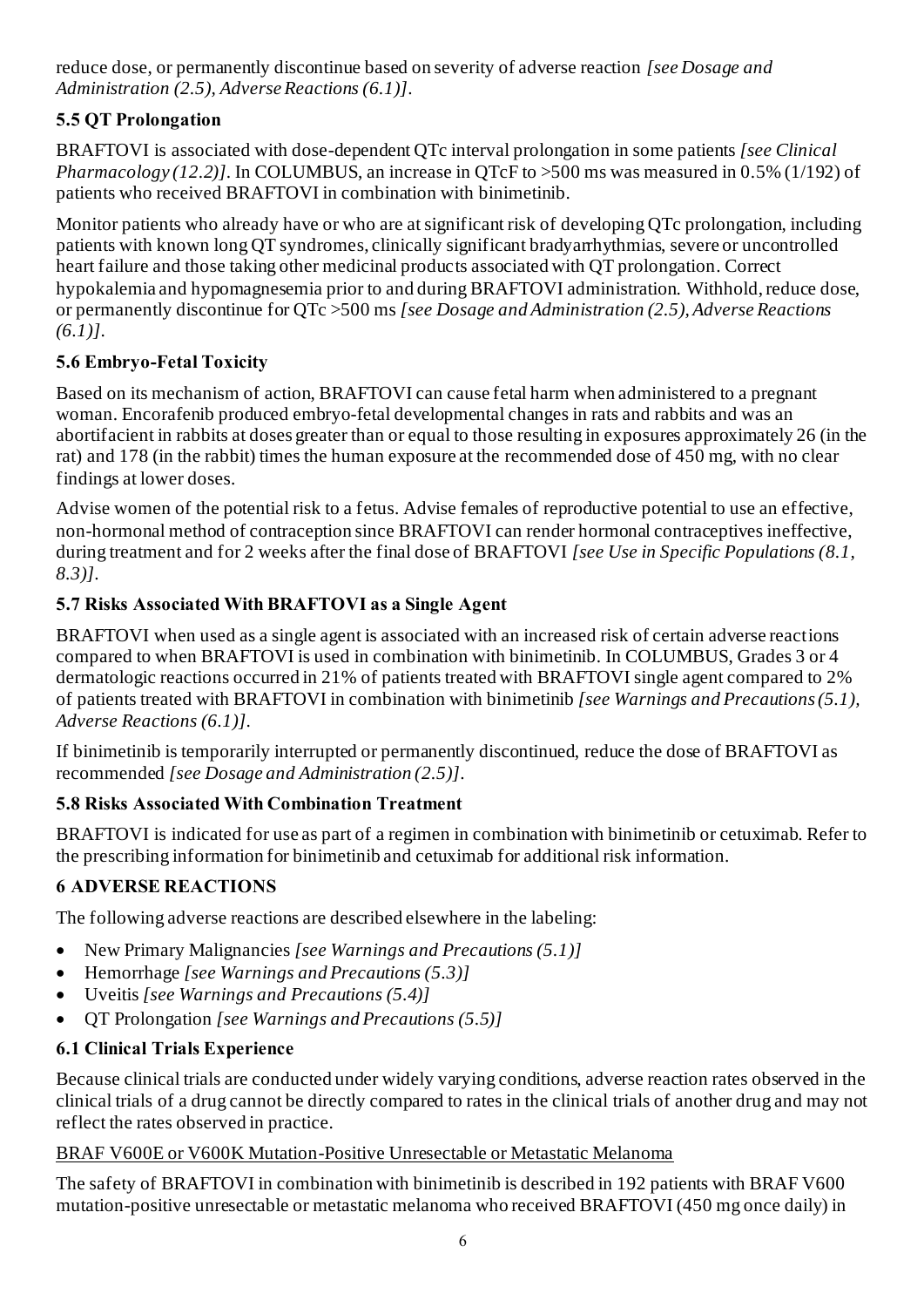combination with binimetinib (45 mg twice daily) in a randomized open-label, active-controlled trial (COLUMBUS).

The COLUMBUS trial *[see Clinical Studies (14.1)]* excluded patients with a history of Gilbert's syndrome, abnormal left ventricular ejection fraction, prolonged QTc (>480 ms), uncontrolled hypertension, and history or current evidence of retinal vein occlusion. The median duration of exposure was 11.8 months for patients treated with BRAFTOVI in combination with binimetinib and 6.2 months for patients treated with vemurafenib.

The most common (>25%) adverse reactions in patients receiving BRAFTOVI in combination with binimetinib were fatigue, nausea, vomiting, abdominal pain, and arthralgia.

Adverse reactions leading to dose interruptions of BRAFTOVI occurred in 30% of patients receiving BRAFTOVI in combination with binimetinib; the most common were nausea (7%), vomiting (7%), and pyrexia (4%). Adverse reactions leading to dose reductions of BRAFTOVI occurred in 14% of patients receiving BRAFTOVI in combination with binimetinib; the most common were arthralgia (2%), fatigue (2%), and nausea (2%). Five percent (5%) of patients receiving BRAFTOVI in combination with binimetinib experienced an adverse reaction that resulted in permanent discontinuation of BRAFTOVI; the most common were hemorrhage in 2% and headache in 1% of patients.

Table 5 and Table 6 present adverse drug reactions and laboratory abnormalities, respectively, identified in COLUMBUS. The COLUMBUS trial was not designed to demonstrate a statistically significant difference in adverse reaction rates for BRAFTOVI in combination with binimetinib, as compared to vemurafenib, for any specific adverse reaction listed in Table 5.

|                                                             | <b>BRAFTOVI</b><br>with binimetinib<br>$N=192$ |                                         | <b>Vemurafenib</b><br>$N=186$         |                                 |  |  |
|-------------------------------------------------------------|------------------------------------------------|-----------------------------------------|---------------------------------------|---------------------------------|--|--|
| <b>Adverse Reaction</b>                                     | <b>All</b><br><b>Grades</b><br>(%)             | <b>Grades</b><br>$3$ and $4b$<br>$(\%)$ | <b>All</b><br><b>Grades</b><br>$(\%)$ | <b>Grades</b><br>3 and 4<br>(%) |  |  |
| <b>General Disorders and Administration Site Conditions</b> |                                                |                                         |                                       |                                 |  |  |
| Fatigue <sup>c</sup>                                        | 43                                             | 3                                       | 46                                    | 6                               |  |  |
| Pyrexiac                                                    | 18                                             | 4                                       | 30                                    | $\theta$                        |  |  |
| <b>Gastrointestinal Disorders</b>                           |                                                |                                         |                                       |                                 |  |  |
| Nausea                                                      | 41                                             | $\overline{2}$                          | 34                                    | $\overline{2}$                  |  |  |
| Vomiting <sup>c</sup>                                       | 30                                             | $\overline{2}$                          | 16                                    |                                 |  |  |
| Abdominal pain <sup>c</sup>                                 | 28                                             | 4                                       | 16                                    |                                 |  |  |
| Constipation                                                | 22                                             | $\mathbf{0}$                            | 6                                     |                                 |  |  |
| <b>Musculoskeletal and Connective Tissue Disorders</b>      |                                                |                                         |                                       |                                 |  |  |
| Arthralgiac                                                 | 26                                             |                                         | 46                                    | 6                               |  |  |
| Myopathy <sup>c</sup>                                       | 23                                             | $\overline{0}$                          | 22                                    |                                 |  |  |
| Pain in extremity                                           | 11                                             |                                         | 13                                    |                                 |  |  |

**Table 5: Adverse Reactions Occurring in ≥10% of Patients Receiving BRAFTOVI in Combination With Binimetinib in COLUMBUS<sup>a</sup>**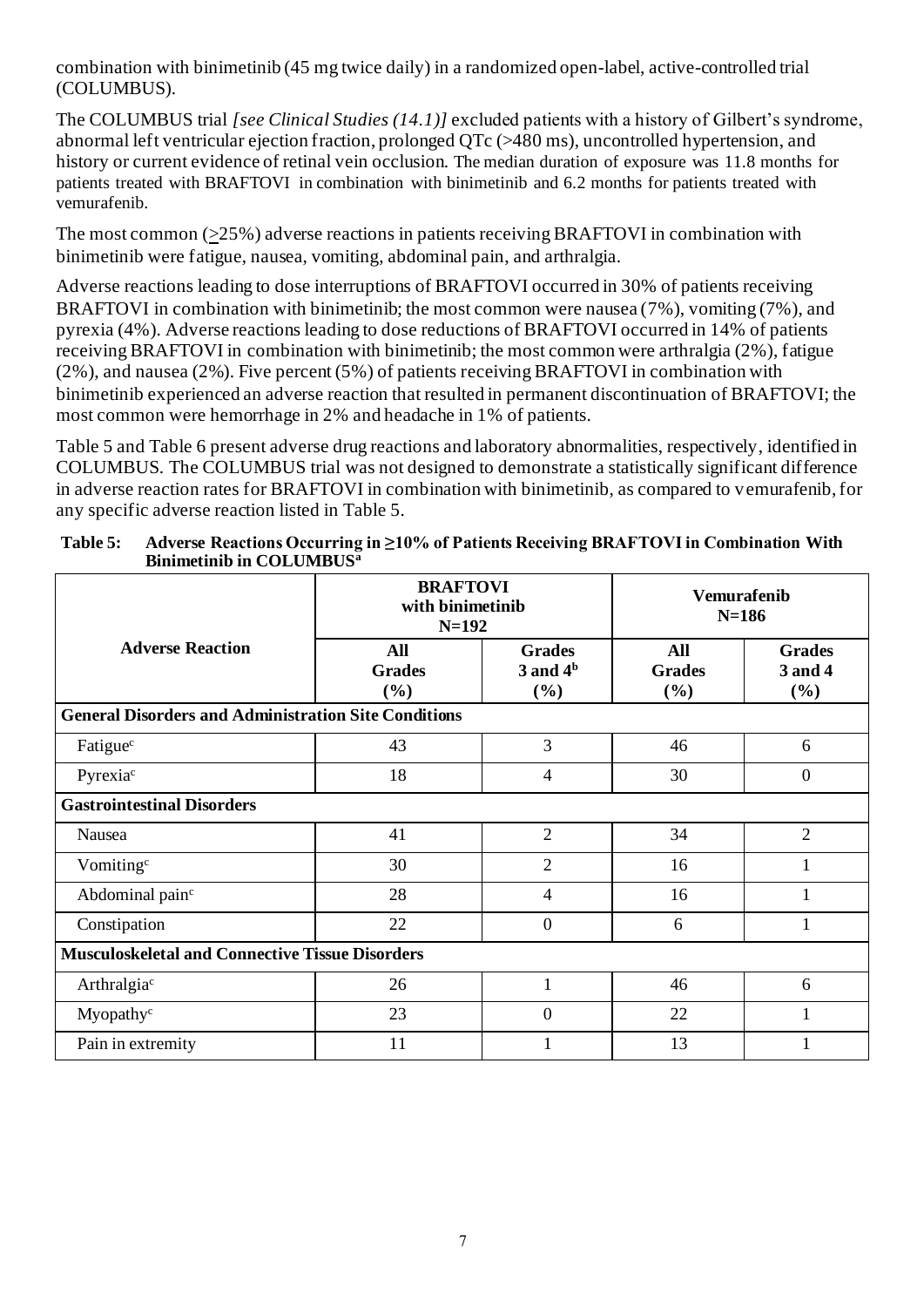| <b>Table 5:</b> | Adverse Reactions Occurring in $\geq$ 10% of Patients Receiving BRAFTOVI in Combination With |
|-----------------|----------------------------------------------------------------------------------------------|
|                 | <b>Binimetinib in COLUMBUS<sup>a</sup></b>                                                   |

|                                               | <b>BRAFTOVI</b><br>with binimetinib<br>$N = 192$ |                                         | <b>Vemurafenib</b><br>$N = 186$       |                                 |  |  |  |
|-----------------------------------------------|--------------------------------------------------|-----------------------------------------|---------------------------------------|---------------------------------|--|--|--|
| <b>Adverse Reaction</b>                       | All<br><b>Grades</b><br>(%)                      | <b>Grades</b><br>$3$ and $4b$<br>$(\%)$ | <b>All</b><br><b>Grades</b><br>$(\%)$ | <b>Grades</b><br>3 and 4<br>(%) |  |  |  |
| <b>Skin and Subcutaneous Tissue Disorders</b> |                                                  |                                         |                                       |                                 |  |  |  |
| Hyperkeratosisc                               | 23                                               | $\mathbf{1}$                            | 49                                    | 1                               |  |  |  |
| Rash <sup>c</sup>                             | 22                                               |                                         | 53                                    | 13                              |  |  |  |
| Dry skin <sup>c</sup>                         | 16                                               | $\mathbf{0}$                            | 26                                    | $\mathbf{0}$                    |  |  |  |
| Alopecia <sup>c</sup>                         | 14                                               | $\boldsymbol{0}$                        | 38                                    | $\boldsymbol{0}$                |  |  |  |
| Pruritusc                                     | 13                                               | 1                                       | 21                                    | 1                               |  |  |  |
| <b>Nervous System Disorders</b>               |                                                  |                                         |                                       |                                 |  |  |  |
| Headachec                                     | 22                                               | $\overline{2}$                          | 20                                    | $\mathbf{1}$                    |  |  |  |
| Dizziness <sup>c</sup>                        | 15                                               | 3                                       | $\overline{4}$                        | $\overline{0}$                  |  |  |  |
| Peripheral neuropathy <sup>c</sup>            | 12                                               | 1                                       | 13                                    | $\overline{2}$                  |  |  |  |
| <b>Vascular Disorders</b>                     |                                                  |                                         |                                       |                                 |  |  |  |
| Hemorrhage <sup>c</sup>                       | 19                                               | 3                                       | 9                                     | $\overline{2}$                  |  |  |  |

<sup>a</sup> Grades per National Cancer Institute CTCAE v4.03.

 $<sup>b</sup>$  Grade 4 adverse reactions limited to fatigue (n=1), pruritus (n=1) and rash (n=1) in the BRAFTOVI with binimetinib arm.</sup>

<sup>c</sup> Represents a composite of multiple, related preferred terms.

BRAFTOVI when used as a single agent increases the risk of certain adverse reactions compared to BRAFTOVI in combination with binimetinib. In patients receiving BRAFTOVI 300 mg orally once daily as a single agent, the following adverse reactions were observed at a higher rate  $(\geq 5\%)$  compared to patients receiving BRAFTOVI in combination with binimetinib: palmar-plantar erythrodysesthesia syndrome (51% vs. 7%), hyperkeratosis (57% vs. 23%), dry skin (38% vs. 16%), erythema (16% vs. 7%), rash (41% vs. 22%), alopecia (56% vs. 14%), pruritus (31% vs. 13%), arthralgia (44% vs. 26%), myopathy (33% vs. 23%), back pain (15% vs. 9%), dysgeusia (13% vs. 6%), and acneiform dermatitis (8% vs. 3%).

Other clinically important adverse reactions occurring in <10% of patients who received BRAFTOVI in combination with binimetinib were:

Nervous system disorders: *Facial paresis*

Gastrointestinal disorders: *Pancreatitis*

Skin and subcutaneous tissue disorders: *Panniculitis*

Immune system disorders: *Drug hypersensitivity*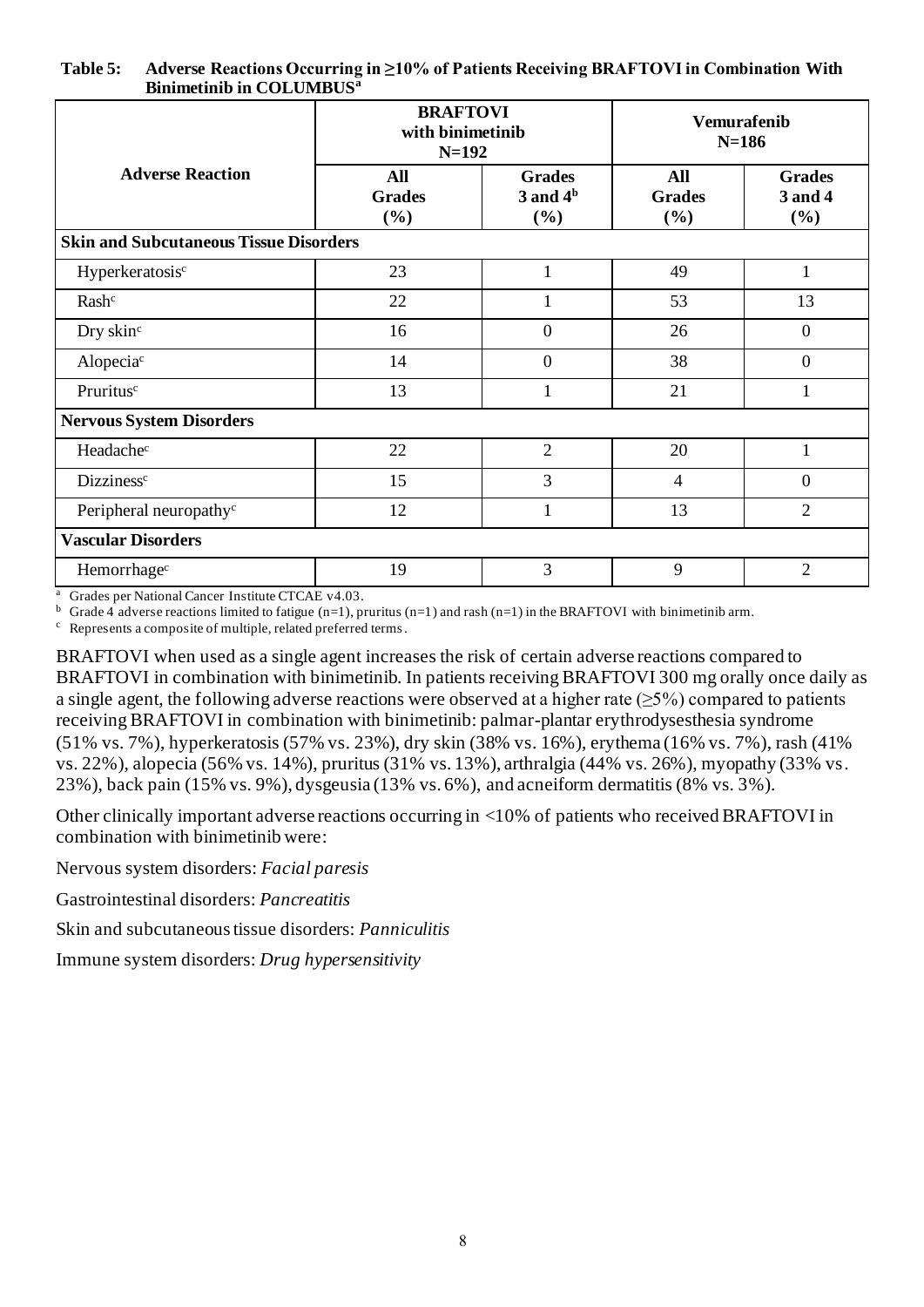|                                             | <b>BRAFTOVI</b><br>with binimetinib <sup>a</sup><br>$N=192$ |                                    | Vemurafenib <sup>a</sup><br>$N=186$ |                                    |  |
|---------------------------------------------|-------------------------------------------------------------|------------------------------------|-------------------------------------|------------------------------------|--|
| <b>Laboratory Abnormality</b>               | <b>All</b><br><b>Grades</b><br>(%)                          | <b>Grades</b><br>3 and 4<br>$(\%)$ | All<br><b>Grades</b><br>(%)         | <b>Grades</b><br>3 and 4<br>$(\%)$ |  |
| <b>Hematology</b>                           |                                                             |                                    |                                     |                                    |  |
| Anemia                                      | 36                                                          | 3.6                                | 34                                  | 2.2                                |  |
| Leukopenia                                  | 13                                                          | $\mathbf{0}$                       | 10                                  | 0.5                                |  |
| Lymphopenia                                 | 13                                                          | 2.1                                | 30                                  | $\overline{7}$                     |  |
| Neutropenia                                 | 13                                                          | 3.1                                | 4.8                                 | 0.5                                |  |
| <b>Chemistry</b>                            |                                                             |                                    |                                     |                                    |  |
| <b>Increased Creatinine</b>                 | 93                                                          | 3.6                                | 92                                  | 1.1                                |  |
| <b>Increased Gamma Glutamyl Transferase</b> | 45                                                          | 11                                 | 34                                  | 4.8                                |  |
| <b>Increased ALT</b>                        | 29                                                          | 6                                  | 27                                  | 2.2                                |  |
| <b>Increased AST</b>                        | 27                                                          | 2.6                                | 24                                  | 1.6                                |  |
| Hyperglycemia                               | 28                                                          | 5                                  | 20                                  | 2.7                                |  |
| <b>Increased Alkaline Phosphatase</b>       | 21                                                          | 0.5                                | 35                                  | 2.2                                |  |
| Hyponatremia                                | 18                                                          | 3.6                                | 15                                  | 0.5                                |  |
| Hypermagnesemia                             | 10                                                          | 1.0                                | 26                                  | 0.5                                |  |

#### **Table 6: Laboratory Abnormalities Occurring in ≥10% (All Grades) of Patients Receiving BRAFTOVI in Combination With Binimetinib in COLUMBUS<sup>a</sup>**

<sup>a</sup> Grades per National Cancer Institute CTCAE v4.03.

## BRAF V600E Mutation-Positive Metastatic Colorectal Cancer (CRC)

The safety of BRAFTOVI 300 mg once daily in combination with cetuximab (400 mg/m<sup>2</sup> initial dose, followed by 250 mg/m<sup>2</sup> weekly) was evaluated in 216 patients with BRAF V600E mutation-positive metastatic CRC in a randomized, open-label, active-controlled trial (BEACON CRC). The BEACON CRC trial *[see Clinical Studies (14.2)]* excluded patients with a history of Gilbert's syndrome, abnormal left ventricular ejection fraction, prolonged QTc (>480 ms), uncontrolled hypertension, and history or current evidence of retinal vein occlusion. The median duration of exposure was 4.4 months for patients treated with BRAFTOVI in combination with cetuximab and 1.6 months for patients treated with either irinotecan or infusional 5-fluorouracil (5-FU)/folinic acid (FA)/irinotecan (FOLFIRI) in combination with cetuximab.

The most common  $(\geq 25\%)$  adverse reactions in patients receiving BRAFTOVI in combination with cetuximab were fatigue, nausea, diarrhea, dermatitis acneiform, abdominal pain, decreased appetite, arthralgia, and rash.

Adverse reactions leading to dose interruptions of BRAFTOVI occurred in 33% of patients receiving BRAFTOVI in combination with cetuximab; the most common were vomiting (4%), fatigue (4%), nausea (4%), pyrexia (3%), and diarrhea (3%). Adverse reactions leading to dose reductions of BRAFTOVI occurred in 9% of patients receiving BRAFTOVI in combination with cetuximab; the most common were fatigue (2%), arthralgia (2%), and peripheral neuropathy (2%). Ten percent (10%) of patients receiving BRAFTOVI in combination with cetuximab experienced an adverse reaction that resulted in permanent discontinuation of BRAFTOVI. None of the adverse reactions leading to permanent discontinuation of BRAFTOVI occurred in more than one patient  $(>0.5\%)$ .

Table 7 and Table 8 present adverse drug reactions and laboratory abnormalities, respectively, identified in BEACON CRC.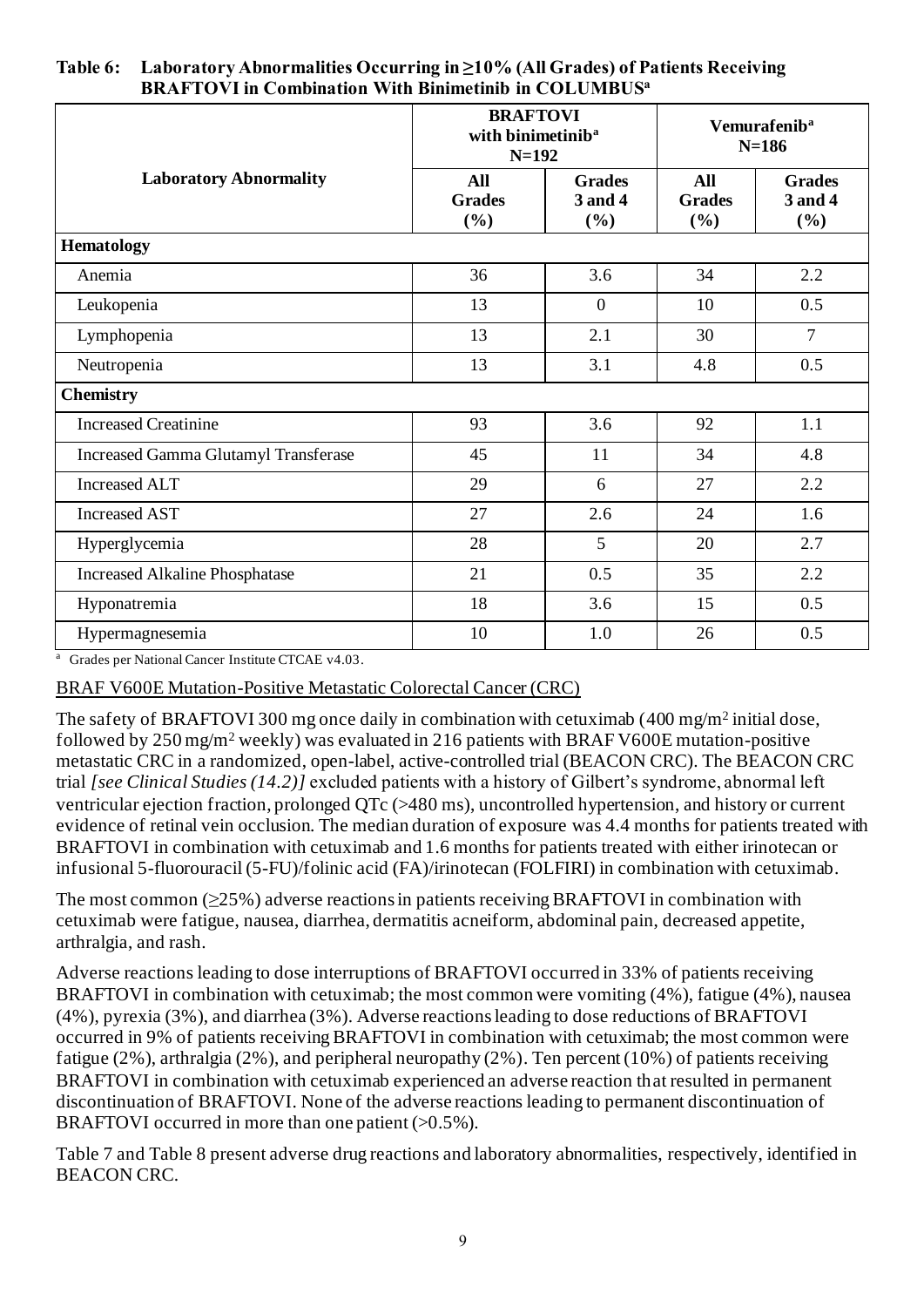|                                                             |                                    | <b>BRAFTOVI</b><br>with cetuximab<br>$N = 216$ |                                    | Irinotecan with cetuximab or<br><b>FOLFIRI</b> with cetuximab<br>$N=193$ |  |
|-------------------------------------------------------------|------------------------------------|------------------------------------------------|------------------------------------|--------------------------------------------------------------------------|--|
| <b>Adverse Reaction</b>                                     | <b>All</b><br><b>Grades</b><br>(%) | $\geq$ Grade 3 <sup>b</sup><br>(%)             | <b>All</b><br><b>Grades</b><br>(%) | $\geq$ Grade 3<br>(%)                                                    |  |
| <b>General Disorders and Administration Site Conditions</b> |                                    |                                                |                                    |                                                                          |  |
| Fatigue <sup>c</sup>                                        | 51                                 | $\overline{7}$                                 | 50                                 | $\,8\,$                                                                  |  |
| Pyrexiac                                                    | 17                                 | $\mathbf{1}$                                   | 15                                 | $\mathbf{1}$                                                             |  |
| <b>Gastrointestinal Disorders</b>                           |                                    |                                                |                                    |                                                                          |  |
| Nausea                                                      | 34                                 | 1                                              | 41                                 | $\mathbf{1}$                                                             |  |
| Diarrheac                                                   | 33                                 | $\overline{2}$                                 | 48                                 | 10                                                                       |  |
| Abdominal pain <sup>c</sup>                                 | 30                                 | $\overline{4}$                                 | 32                                 | 5                                                                        |  |
| Vomiting                                                    | 21                                 | $\mathbf{1}$                                   | 29                                 | 3                                                                        |  |
| Constipation                                                | 15                                 | $\boldsymbol{0}$                               | 18                                 | $\mathbf{1}$                                                             |  |
| <b>Metabolism and Nutrition Disorders</b>                   |                                    |                                                |                                    |                                                                          |  |
| Decreased appetite                                          | 27                                 | $\mathbf{1}$                                   | 27                                 | 3                                                                        |  |
| <b>Musculoskeletal and Connective Tissue Disorders</b>      |                                    |                                                |                                    |                                                                          |  |
| Arthralgiac                                                 | 27                                 | $\mathbf{1}$                                   | 3                                  | $\boldsymbol{0}$                                                         |  |
| Myopathy <sup>c</sup>                                       | 15                                 | 1                                              | $\overline{4}$                     | $\overline{0}$                                                           |  |
| Pain in extremity                                           | 10                                 | $\boldsymbol{0}$                               | $\mathbf{1}$                       | $\boldsymbol{0}$                                                         |  |
| <b>Skin and Subcutaneous Tissue Disorders</b>               |                                    |                                                |                                    |                                                                          |  |
| Dermatitis acneiform <sup>c</sup>                           | 32                                 | $\mathbf{1}$                                   | 43                                 | 3                                                                        |  |
| Rash <sup>c</sup>                                           | 26                                 | $\boldsymbol{0}$                               | 26                                 | $\overline{2}$                                                           |  |
| Pruritus <sup>c</sup>                                       | 14                                 | $\boldsymbol{0}$                               | 6                                  | $\boldsymbol{0}$                                                         |  |
| Melanocytic nevus                                           | 14                                 | $\boldsymbol{0}$                               | $\overline{0}$                     | $\boldsymbol{0}$                                                         |  |
| Dry skin <sup>c</sup>                                       | 13                                 | $\boldsymbol{0}$                               | 12                                 | $\mathbf{1}$                                                             |  |
| <b>Nervous System Disorders</b>                             |                                    |                                                |                                    |                                                                          |  |
| Headachec                                                   | 20                                 | $\boldsymbol{0}$                               | $\overline{3}$                     | $\overline{0}$                                                           |  |
| Peripheral neuropathy <sup>c</sup>                          | 12                                 | $\mathbf{1}$                                   | 6                                  | $\overline{0}$                                                           |  |
| <b>Vascular Disorders</b>                                   |                                    |                                                |                                    |                                                                          |  |
| Hemorrhage <sup>c</sup>                                     | 19                                 | $\overline{2}$                                 | 9                                  | $\overline{0}$                                                           |  |
| <b>Psychiatric Disorders</b>                                |                                    |                                                |                                    |                                                                          |  |
| Insomnia <sup>c</sup>                                       | 13                                 | $\boldsymbol{0}$                               | 6                                  | $\boldsymbol{0}$                                                         |  |
|                                                             |                                    |                                                |                                    |                                                                          |  |

#### **Table 7: Adverse Reactions Occurring in ≥10% of Patients Receiving BRAFTOVI in Combination With Cetuximab in BEACON CRC**<sup>a</sup>

<sup>a</sup> Grades per National Cancer Institute CTCAE v4.03.

<sup>b</sup> Grade 4-5 adverse reactions in the BRAFTOVI with cetuximab arm were limited to Grade 5 hemorrhage (n=1).

 $c$  Represents a composite of multiple, related preferred terms.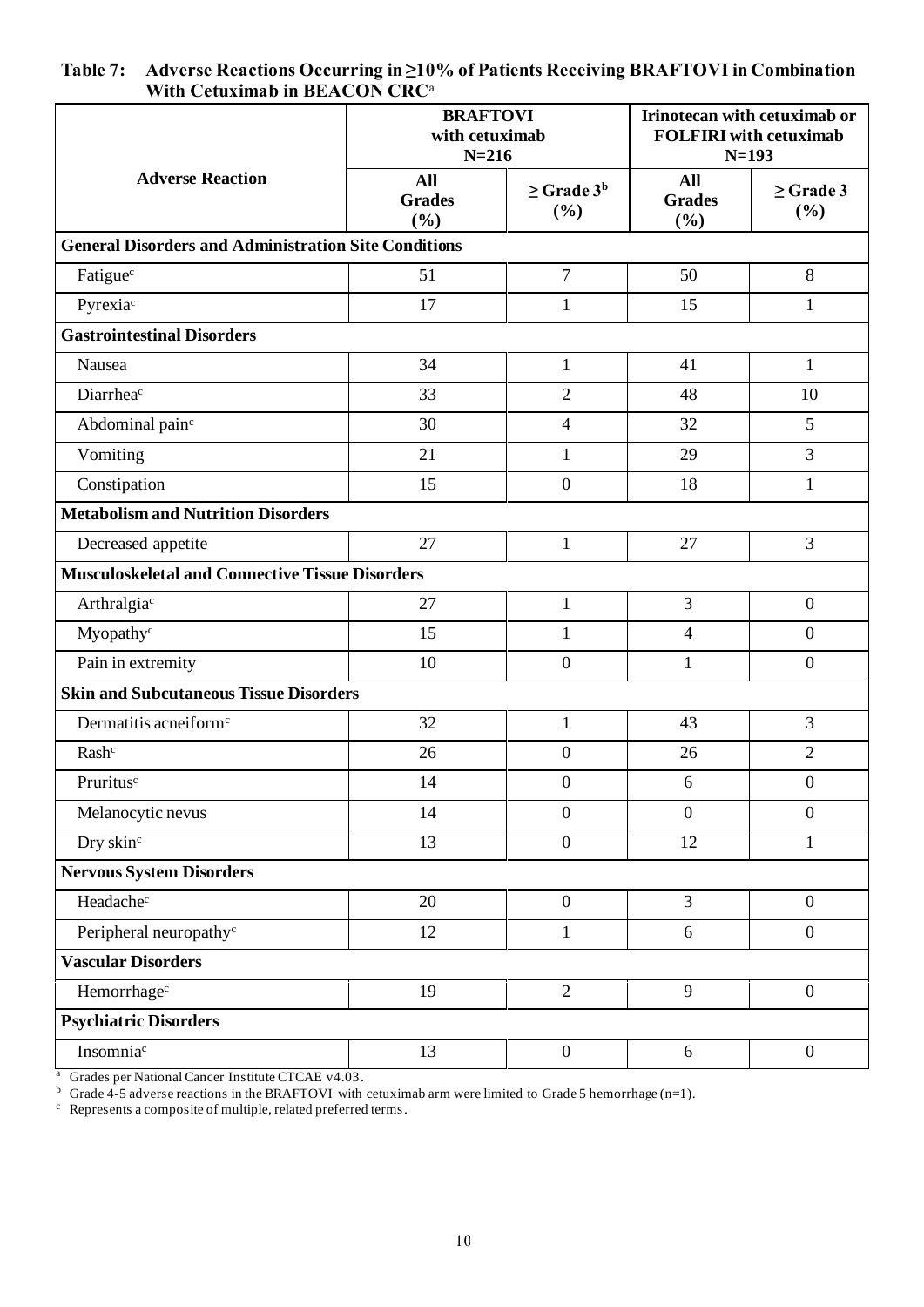Other clinically important adverse reactions occurring in <10% of patients who received BRAFTOVI in combination with cetuximab were:

Gastrointestinal disorders: *Pancreatitis*

|                                                           | <b>BRAFTOVI</b><br>with cetuximab  |                                 | Irinotecan with cetuximab or<br><b>FOLFIRI</b> with cetuximab |                                 |
|-----------------------------------------------------------|------------------------------------|---------------------------------|---------------------------------------------------------------|---------------------------------|
| Laboratory Abnormality <sup>b</sup>                       | <b>All</b><br><b>Grades</b><br>(%) | <b>Grades</b><br>3 and 4<br>(%) | All<br><b>Grades</b><br>(%)                                   | <b>Grades</b><br>3 and 4<br>(%) |
| <b>Hematology</b>                                         |                                    |                                 |                                                               |                                 |
| Anemia                                                    | 34                                 | $\overline{4}$                  | 48                                                            | 5                               |
| Lymphopenia                                               | 24                                 | 7                               | 35                                                            | 5                               |
| <b>Increased Activated Partial</b><br>Thromboplastin Time | 13                                 | $\mathbf{1}$                    | 7                                                             |                                 |
| <b>Chemistry</b>                                          |                                    |                                 |                                                               |                                 |
| Hypomagnesemia                                            | 19                                 | $\mathbf{0}$                    | 22                                                            | 1                               |
| <b>Increased Alkaline Phosphatase</b>                     | 18                                 | 4                               | 30                                                            | 7                               |
| <b>Increased ALT</b>                                      | 17                                 | $\boldsymbol{0}$                | 29                                                            | 3                               |
| <b>Increased AST</b>                                      | 15                                 | 1                               | 22                                                            | $\overline{2}$                  |
| Hypokalemia                                               | 12                                 | 3                               | 32                                                            | 5                               |
| Hyponatremia                                              | 11                                 | $\overline{2}$                  | 13                                                            | $\overline{2}$                  |

#### **Table 8: Laboratory Abnormalities Occurring in ≥10% (All Grades) of Patients Receiving BRAFTOVI in Combination With Cetuximab in BEACON CRC<sup>a</sup>**

<sup>a</sup> Grades per National Cancer Institute CTCAE  $v4.03$ .

<sup>b</sup> Based on the number of patients with available baseline and at least one on -treatment laboratory test.

# **7 DRUG INTERACTIONS**

# **7.1 Effect of Other Drugs on BRAFTOVI**

## Strong or Moderate CYP3A4 Inhibitors

Coadministration of BRAFTOVI with a strong or moderate CYP3A4 inhibitor increases encorafenib plasma concentrations *[see Clinical Pharmacology (12.3)]* and may increase encorafenib adverse reactions. Avoid coadministration of BRAFTOVI with strong or moderate CYP3A4 inhibitors, including grapefruit juice. If coadministration is unavoidable, reduce the BRAFTOVI dose *[see Dosage and Administration (2.6)]*.

#### Strong or Moderate CYP3A4 Inducers

Coadministration of BRAFTOVI with a strong or moderate CYP3A4 inducer may decrease encorafenib plasma concentrations *[see Clinical Pharmacology (12.3)]* and may decrease encorafenib efficacy. Avoid coadministration of BRAFTOVI with strong or moderate CYP3A4 inducers.

## **7.2 Effect of BRAFTOVI on Other Drugs**

#### Sensitive CYP3A4 Substrates

Coadministration of BRAFTOVI with sensitive CYP3A4 substrates may increase adverse reactions or decrease efficacy of these agents.

Coadministration of BRAFTOVI with hormonal contraceptives (CYP3A4 substrates) can result in decreased concentrations and loss of hormonal contraceptive efficacy. Avoid coadministration of BRAFTOVI with hormonal contraceptives *[see Use in Specific Populations (8.3)]*.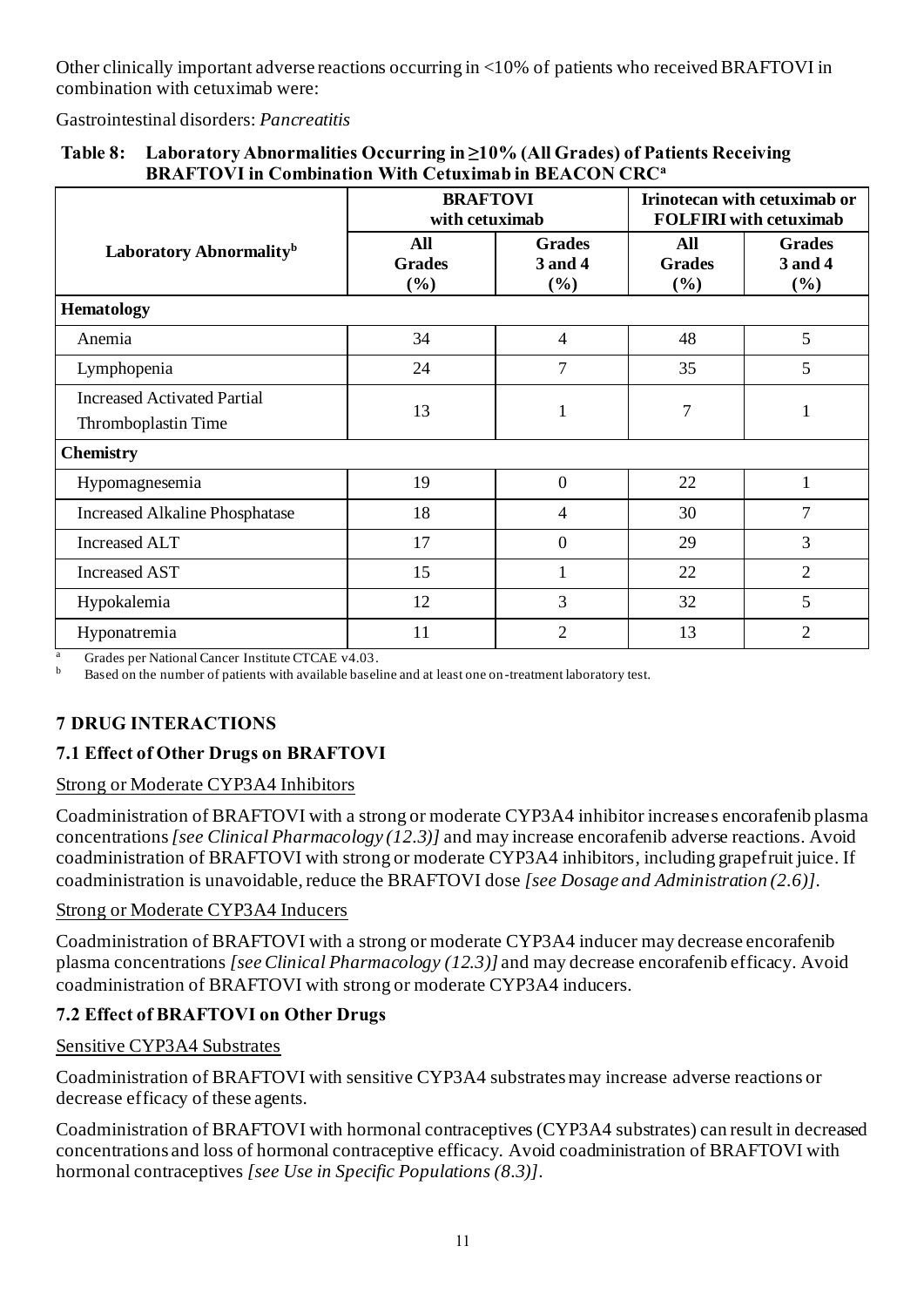# OATP1B1, OATP1B3, or BCRP Substrates

Coadministration of BRAFTOVI with OATP1B1, OATP1B3, or BCRP substrates can result in increased concentrations of the substrates, and may increase toxicity of these agents. When used in combination, monitor patients closely for signs and symptoms of increased exposure and consider adjusting the dose of these substrates *[see Clinical Pharmacology (12.3)].*

# **7.3 Drugs That Prolong the QT Interval**

BRAFTOVI is associated with dose-dependent QTc interval prolongation *[see Warnings and Precautions (5.5), Clinical Pharmacology (12.2)]*. Avoid coadministration of BRAFTOVI with drugs known to prolong the QT/QTc interval.

# **8 USE IN SPECIFIC POPULATIONS**

## **8.1 Pregnancy**

### Risk Summary

Based on its mechanism of action, BRAFTOVI can cause fetal harm when administered to a pregnant woman *[see Clinical Pharmacology (12.1)]*. There are no available clinical data on the use of BRAFTOVI during pregnancy. In animal reproduction studies, encorafenib produced embryo-fetal developmental changes in rats and rabbits and was an abortifacient in rabbits at doses greater than or equal to those resulting in exposures approximately 26 (in the rat) and 178 (in the rabbit) times the human exposure at the clinical dose of 450 mg, with no clear findings at lower doses *(see Data)*. Advise pregnant women of the potential risk to a fetus.

In the U.S. general population, the estimated background risk of major birth defects and miscarriage in clinically recognized pregnancies is 2% to 4% and 15% to 20%, respectively.

## Data

## *Animal Data*

In reproductive toxicity studies, administration of encorafenib to rats during the period of organogenesis resulted in maternal toxicity, decreased fetal weights, and increased incidence of total skeletal variations at a dose of 20 mg/kg/day (approximately 26 times the human exposure based on area under the concentrationtime curve [AUC] at the recommended clinical dose of 450 mg once daily). In pregnant rabbits, administration of encorafenib during the period of organogenesis resulted in maternal toxicity, decreased fetal body weights, increased incidence of total skeletal variations and increased post-implantation loss, including total loss of pregnancy at a dose of 75 mg/kg/day (approximately 178 times the human exposure based on AUC at the recommended clinical dose of 450 mg once daily). While formal placental transfer studies have not been performed, encorafenib exposure in the fetal plasma of both rats and rabbits was up to 1.7% and 0.8%, respectively, of maternal exposure.

## **8.2 Lactation**

## Risk Summary

There are no data on the presence of encorafenib or its metabolites in human milk or the effects of encorafenib on the breastfed infant, or on milk production. Because of the potential for serious adverse reactions from BRAFTOVI in breastfed infants, advise women not to breastfeed during treatment with BRAFTOVI and for 2 weeks after the final dose.

## **8.3 Females and Males of Reproductive Potential**

#### Pregnancy Testing

Verify the pregnancy status of females of reproductive potential prior to initiating BRAFTOVI *[see Use in Specific Populations (8.1)].*

## Contraception

BRAFTOVI can cause fetal harm when administered to a pregnant woman *[see Use in Specific Populations (8.1)]*.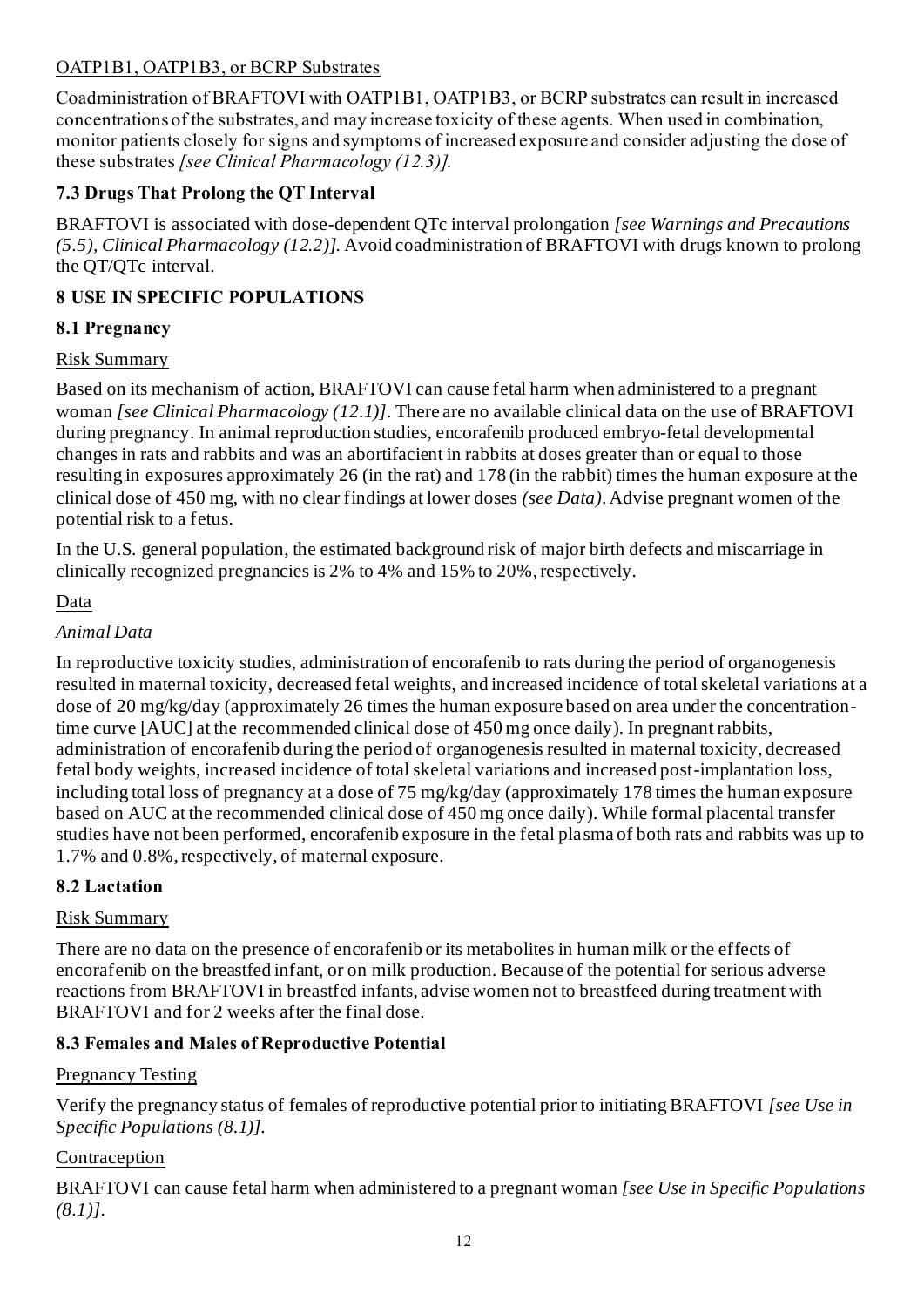## *Females*

Advise females of reproductive potential to use effective contraception during treatment with BRAFTOVI and for 2 weeks after the final dose. Counsel patients to use a non-hormonal method of contraception since BRAFTOVI has the potential to render hormonal contraceptives ineffective *[see Drug Interactions (7.2)]*.

# Infertility

# *Males*

Based on findings in male rats at doses approximately 13 times the human exposure at the 450 mg clinical dose, use of BRAFTOVI may impact fertility in males *[see Nonclinical Toxicology (13.1)]*.

# **8.4 Pediatric Use**

The safety and effectiveness of BRAFTOVI have not been established in pediatric patients.

# **8.5 Geriatric Use**

Of the 690 patients with BRAF mutation-positive melanoma who received BRAFTOVI at doses between 300 mg and 600 mg once daily in combination with binimetinib (45 mg twice daily) across multiple clinical trials, 20% were aged 65 to 74 years and 8% were aged 75 years and older *[see Clinical Studies (14.1)]*.

Of the 216 patients with BRAF V600E mutation positive metastatic CRC who received BRAFTOVI 300 mg QD in combination with cetuximab, 62 (29%) were 65 years of age to up to 75 years of age, while 20 (9%) were 75 years of age and over *[see Clinical Studies (14.2)].*

No overall differences in the safety or effectiveness of BRAFTOVI plus binimetinib or BRAFTOVI plus cetuximab were observed in elderly patients as compared to younger patients.

# **8.6 Hepatic Impairment**

No BRAFTOVI dosage adjustment is recommended in patients with mild hepatic impairment (Child-Pugh Class A) *[see Clinical Pharmacology (12.3)]*. A recommended dosage has not been established in patients with moderate (Child-Pugh Class B) or severe (Child-Pugh Class C) hepatic impairment.

# **8.7 Renal Impairment**

No BRAFTOVI dosage adjustment is recommended in patients with mild to moderate renal impairment (CLcr 30 to <90 mL/min) *[see Clinical Pharmacology (12.3)]*. A recommended dosage has not been established in patients with severe renal impairment (CLcr <30 mL/min).

# **10 OVERDOSAGE**

Since encorafenib is 86% bound to plasma proteins, hemodialysis is likely to be ineffective in the treatment of overdose with BRAFTOVI.

# **11 DESCRIPTION**

Encorafenib is a kinase inhibitor. The chemical name is methyl *N*-{(2*S*)-1-[(4-{3-[5-chloro-2-fluoro-3- (methanesulfonamido)phenyl]-1-(propan-2-yl)-1*H*-pyrazol-4-yl}pyrimidin-2-yl)amino]propan-2 yl}carbamate. The molecular formula is  $C_{22}H_{27}CIFN_7O_4S$  and the molecular weight is 540 daltons. The chemical structure of encorafenib is shown below:

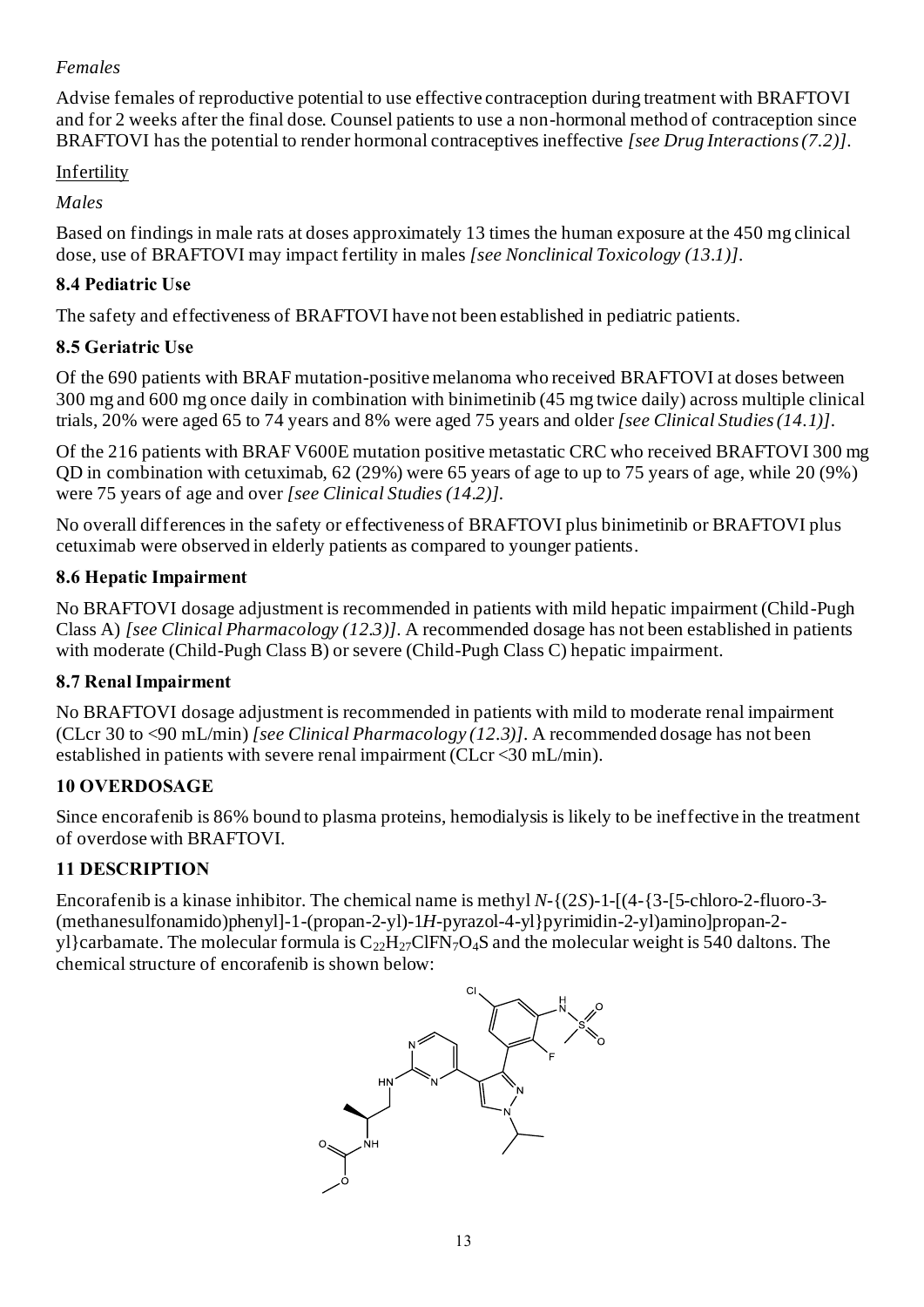Encorafenib is a white to almost white powder. In aqueous media, encorafenib is slightly soluble at pH 1, very slightly soluble at pH 2, and insoluble at pH 3 and higher.

BRAFTOVI (encorafenib) capsules for oral use contain 75 mg of encorafenib with the following inactive ingredients: copovidone, poloxamer 188, microcrystalline cellulose, succinic acid, crospovidone, colloidal silicon dioxide, magnesium stearate (vegetable origin). The capsule shell contains gelatin, titanium dioxide, iron oxide red, iron oxide yellow, ferrosoferric oxide, monogramming ink (pharmaceutical glaze, ferrosoferric oxide, propylene glycol).

# **12 CLINICAL PHARMACOLOGY**

# **12.1 Mechanism of Action**

Encorafenib is a kinase inhibitor that targets BRAF V600E, as well as wild-type BRAF and CRAF in in vitro cell-free assays with  $IC_{50}$  values of 0.35, 0.47, and 0.3 nM, respectively. Mutations in the BRAF gene, such as BRAF V600E, can result in constitutively activated BRAF kinases that may stimulate tumor cell growth. Encorafenib was also able to bind to other kinases in vitro including JNK1, JNK2, JNK3, LIMK1, LIMK2, MEK4, and STK36 and reduce ligand binding to these kinases at clinically achievable concentrations  $( $0.9 \mu M$ ).$ 

Encorafenib inhibited in vitro growth of tumor cell lines expressing BRAF V600 E, D, and K mutations. In mice implanted with tumor cells expressing BRAF V600E*,* encorafenib induced tumor regressions associated with RAF/MEK/ERK pathway suppression.

Encorafenib and binimetinib target two different kinases in the RAS/RAF/MEK/ERK pathway. Compared with either drug alone, coadministration of encorafenib and binimetinib resulted in greater anti-proliferative activity in vitro in BRAF mutation-positive cell lines and greater anti-tumor activity with respect to tumor growth inhibition in BRAF V600E mutant human melanoma xenograft studies in mice. Additionally, the combination of encorafenib and binimetinib delayed the emergence of resistance in BRAF V600E mutant human melanoma xenografts in mice compared to either drug alone.

In the setting of BRAF-mutant CRC, induction of EGFR-mediated MAPK pathway activation has been identified as a mechanism of resistance to BRAF inhibitors. Combinations of a BRAF inhibitor and agents targeting EGFR have been shown to overcome this resistance mechanism in nonclinical models. Coadministration of encorafenib and cetuximab had an anti-tumor effect greater than either drug alone, in a mouse model of colorectal cancer with mutated BRAF V600E.

## **12.2 Pharmacodynamics**

## Cardiac Electrophysiology

A dedicated study to evaluate the QT prolongation potential of BRAFTOVI has not been conducted. BRAFTOVI is associated with dose-dependent QTc interval prolongation. Based on a central tendency analysis of QTc in a study of adult patients with melanoma who received the recommended dose of BRAFTOVI in combination with binimetinib, the largest mean (90% CI) QTcF change from baseline (ΔQTcF) was 18 (14 to 22) ms *[see Warnings and Precautions (5.5)]*.

# **12.3 Pharmacokinetics**

The pharmacokinetics of encorafenib were studied in healthy subjects and patients with solid tumors, including advanced and unresectable or metastatic cutaneous melanoma harboring a BRAF V600E or V600K mutation and BRAF V600E mutation-positive metastatic CRC. After a single dose, systemic exposure of encorafenib was dose proportional over the dose range of 50 mg to 700 mg (0.1 to 1.6 times the maximum recommended dose of 450 mg). After once-daily dosing, systemic exposure of encorafenib was less than dose proportional over the dose range of 50 mg to 800 mg (0.1 to 1.8 times the maximum recommended dose of 450 mg). Steady-state was reached within 15 days, with exposure being 50% lower compared to Day 1; intersubject variability (CV%) of AUC ranged from 12% to 69%.

## Absorption

The median  $T_{\text{max}}$  of encorafenib is 2 hours. At least 86% of the dose is absorbed.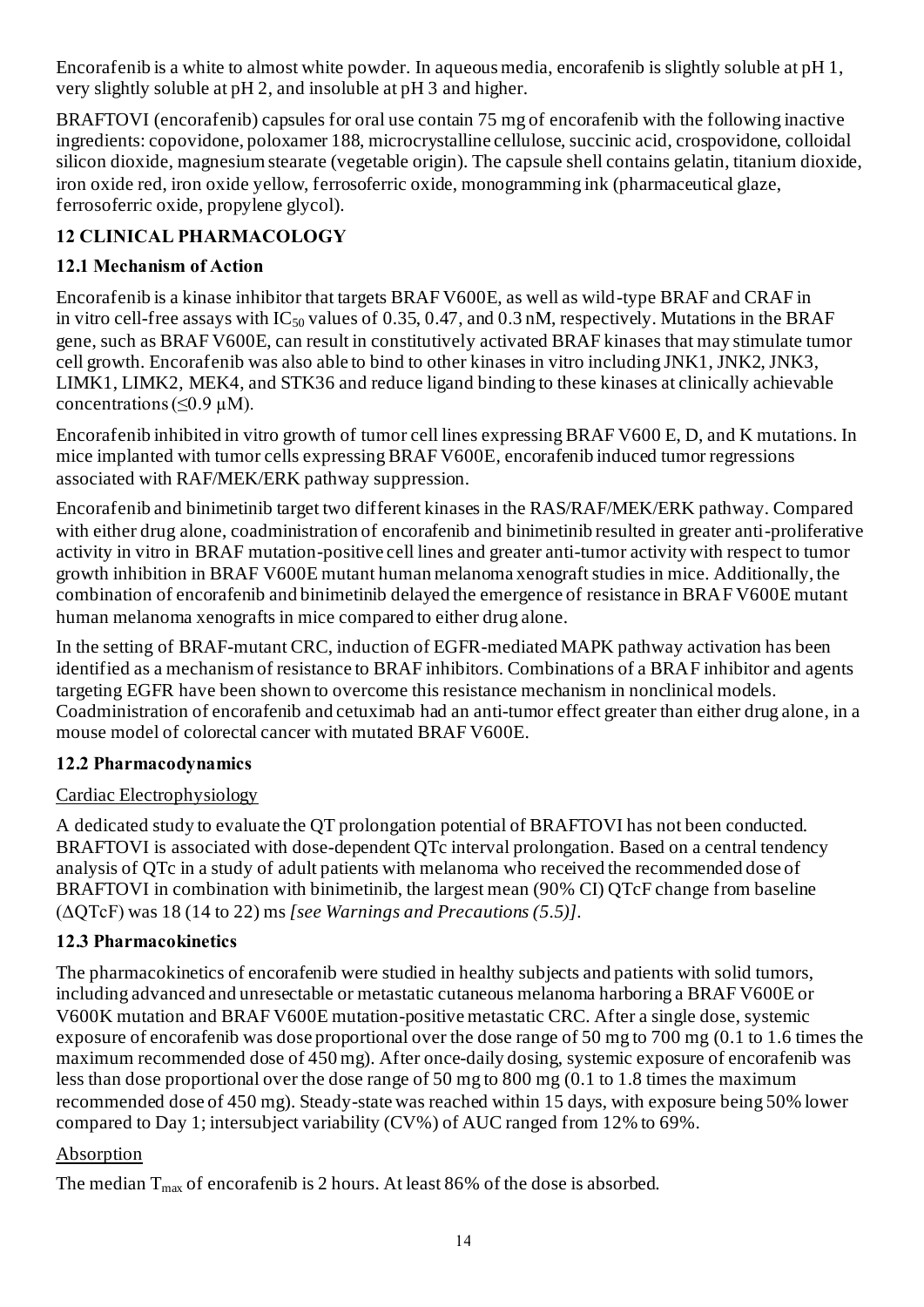# *Effect of Food*

Following administration of a single dose of BRAFTOVI 100 mg (0.2 times the maximum recommended dose of 450 mg) with a high-fat, high-calorie meal (consisting of approximately 150 calories from protein, 350 calories from carbohydrates, and 500 calories from fat) the mean maximum encorafenib concentration  $(C<sub>max</sub>)$  decreased by 36% and there was no effect on AUC.

### Distribution

The geometric mean (CV%) of apparent volume of distribution is 164 L (70%). The protein binding of encorafenib is 86% in vitro. The blood-to-plasma concentration ratio is 0.58.

### Elimination

The mean (CV%) terminal half-life ( $t_{1/2}$ ) of encorafenib is 3.5 hours (17%), and the apparent clearance is 14 L/h (54%) at day 1, increasing to 32 L/h (59%) at steady-state at the maximum recommended dose of 450 mg.

#### *Metabolism*

Encorafenib is primarily metabolized by CYP3A4 (83%) and to a lesser extent by CYP2C19 (16%) and CYP2D6 (1%).

### *Excretion*

Following a single radiolabeled dose of 100 mg encorafenib, 47% (5% unchanged) of the administered dose was recovered in feces and 47% (2% unchanged) in urine.

#### Specific Populations

No clinically significant differences in the pharmacokinetics of encorafenib were observed based on age (19 to 94 years), sex, body weight (34 to 168 kg), mild hepatic impairment (Child-Pugh Class A), and mild or moderate renal impairment (CLcr 30 to <90 mL/min). The effect of race or ethnicity, moderate or severe hepatic impairment (Child-Pugh Class B or C), and severe renal impairment (CLcr <30 mL/min) on encorafenib pharmacokinetics have not been studied.

#### Drug Interaction Studies

## *Clinical Studies*

*CYP3A4 Inhibitors:* Coadministration of posaconazole (strong CYP3A4 inhibitor) or diltiazem (moderate CYP3A4 inhibitor) increased AUC of encorafenib by 3- and 2-fold, respectively, and increased  $C_{\text{max}}$  by 68% and 45%, respectively, after a single dose of 50 mg BRAFTOVI (0.1 times the maximum recommended dose of 450 mg).

*CYP3A4 Inducers:* The effect of a CYP3A4 inducer on encorafenib exposure has not been studied. However, encorafenib (CYP3A4 inducer in vitro) exposures were lower at steady-state compared to the first dose in clinical studies, suggesting CYP3A4 auto-induction.

*Proton Pump Inhibitors:* No clinically significant differences in encorafenib pharmacokinetics were observed when coadministered with rabeprazole.

*Binimetinib:* No clinically significant differences in the pharmacokinetics of binimetinib (UGT1A1 substrate) were observed when coadministered with BRAFTOVI (UGT1A1 inhibitor).

*Cetuximab:* No clinically significant differences in the pharmacokinetics of encorafenib or cetuximab were observed when the recommended BRAFTOVI dose of 300 mg was coadministered with cetuximab.

*Transporters:* Repeat dose administration of BRAFTOVI 450 mg once daily and binimetinib 45 mg twice daily with a single dose of rosuvastatin (a sensitive *substrate for* OATP1B1, OATP1B3, and BCRP) increased rosuvastatin C<sub>max</sub> by 2.7-fold and AUC by 1.6-fold.

#### *In Vitro Studies*

*CYP/UGT Enzymes:* Encorafenib is a reversible inhibitor of UGT1A1, CYP1A2, CYP2B6, CYP2C8/9, CYP2D6, and CYP3A, and a time-dependent inhibitor of CYP3A4 at clinically relevant plasma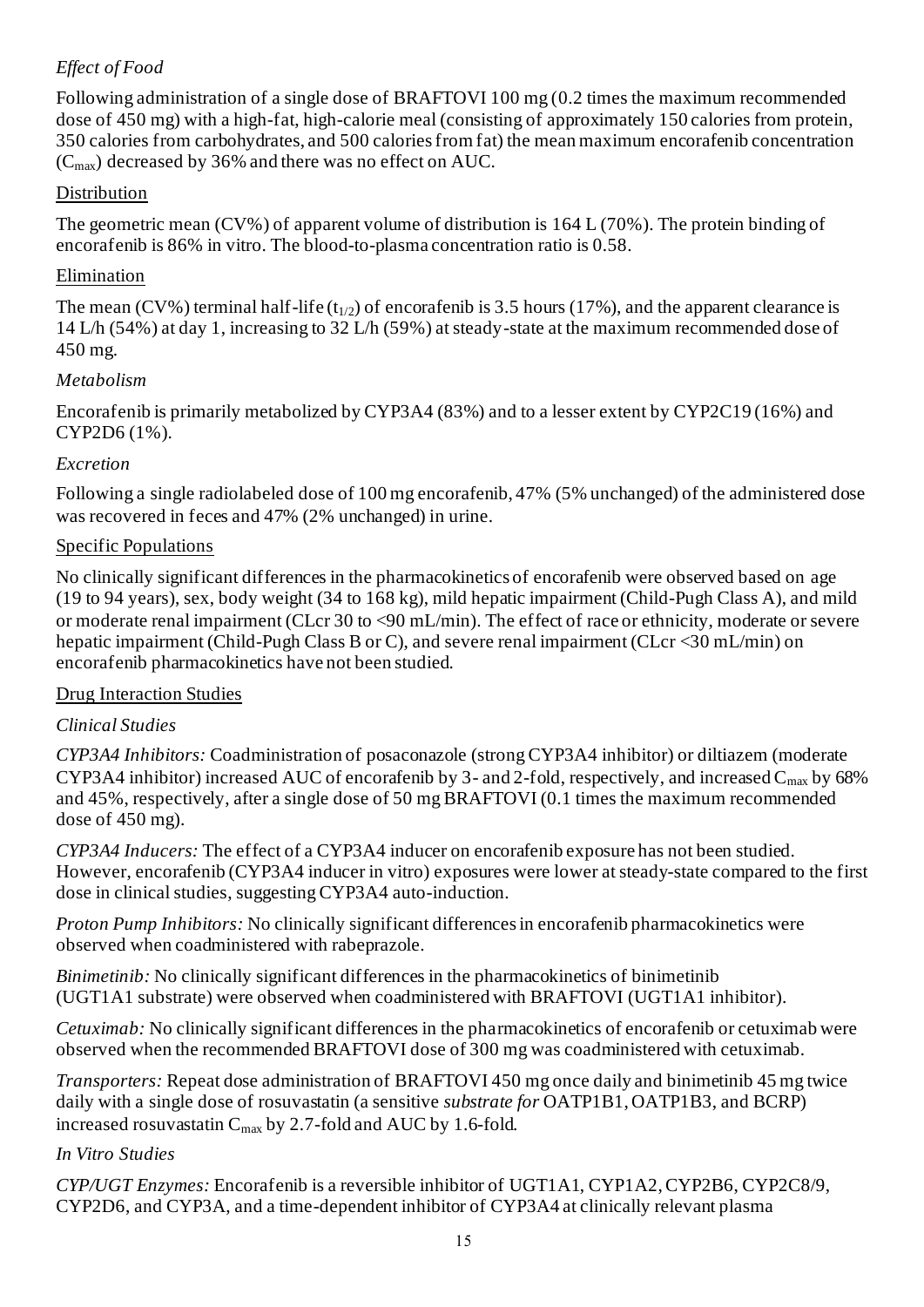concentrations. Encorafenib is an inducer of CYP2B6, CYP2C9, and CYP3A4 at clinically relevant plasma concentrations.

*Transporters:* Encorafenib is a substrate of P-glycoprotein (P-gp) but not of breast cancer resistance protein (BCRP), multidrug resistance-associated protein 2 (MRP2), organic anion transporting polypeptide (OATP1B1, OATP1B3) or organic cation transporter (OCT1) at clinically relevant plasma concentrations.

Encorafenib is an inhibitor of P-gp, BCRP, OCT2, organic anion transporter (OAT1, OAT3), OATP1B1, and OATP1B3, but not of OCT1 or MRP2 at clinically relevant plasma concentrations.

# **13 NONCLINICAL TOXICOLOGY**

# **13.1 Carcinogenesis, Mutagenesis, Impairment of Fertility**

Carcinogenicity studies with encorafenib have not been conducted. Encorafenib was not genotoxic in studies evaluating reverse mutations in bacteria, chromosomal aberrations in mammalian cells, or micronuclei in bone marrow of rats.

No dedicated fertility studies were performed with encorafenib in animals. In a general toxicology study in rats, decreased testes and epididymis weights, tubular degeneration in testes, and oligospermia in epididymides were observed at doses approximately 13 times the human exposure at the 450 mg clinical dose based on AUC. No effects on reproductive organs were observed in either sex in any of the non-human primate toxicity studies.

# **13.2 Animal Toxicology and/or Pharmacology**

Adverse histopathology findings of hyperplasia and hyperkeratosis occurred in the stomach of rats at encorafenib doses of 20 mg/kg/day (approximately 14 times the human exposure at the 450 mg clinical dose based on AUC) or greater, in both 4 and 13-week studies.

# **14 CLINICAL STUDIES**

# **14.1 BRAF V600E or V600K Mutation-Positive Unresectable or Metastatic Melanoma**

BRAFTOVI in combination with binimetinib was evaluated in a randomized, active-controlled, open-label, multicenter trial (COLUMBUS; NCT01909453). Eligible patients were required to have BRAF V600E or V600K mutation-positive unresectable or metastatic melanoma, as detected using the bioMerieux THxID™BRAF assay. Patients were permitted to have received immunotherapy in the adjuvant setting and one prior line of immunotherapy for unresectable locally advanced or metastatic disease. Prior use of BRAF inhibitors or MEK inhibitors was prohibited. Randomization was stratified by American Joint Committee on Cancer (AJCC) Stage (IIIB, IIIC, IVM1a or IVM1b, versus IVM1c), Eastern Cooperative Oncology Group (ECOG) performance status (0 versus 1), and prior immunotherapy for unresectable or metastatic disease (yes versus no).

Patients were randomized (1:1:1) to receive BRAFTOVI 450 mg once daily in combination with binimetinib 45 mg twice daily (BRAFTOVI in combination with binimetinib), BRAFTOVI 300 mg once daily, or vemurafenib 960 mg twice daily. Treatment continued until disease progression or unacceptable toxicity. Only the results of the approved dosing (BRAFTOVI 450 mg in combination with binimetinib 45 mg) are described below.

The major efficacy outcome measure was progression-free survival (PFS), as assessed by a blinded independent central review, to compare BRAFTOVI in combination with binimetinib with vemurafenib. Additional efficacy outcome measures included overall survival (OS), as well as objective response rate (ORR) and duration of response (DoR) which were assessed by central review.

A total of 577 patients were randomized, 192 to the BRAFTOVI in combination with binimetinib arm, 194 to the BRAFTOVI arm, and 191 to the vemurafenib arm. Of the 383 patients randomized to either the BRAFTOVI in combination with binimetinib or the vemurafenib arms, the median age was 56 years (20 to 89 years), 59% were male, 91% were White, and 72% had baseline ECOG performance status of 0. Ninety-five percent (95%) had metastatic disease, 65% were Stage IVM1c, and 4% received prior CTLA-4, PD-1, or PD-L1 directed antibodies. Twenty-eight percent (28%) had elevated baseline serum lactate dehydrogenase (LDH), 45% had ≥3 organs with tumor involvement at baseline, and 3% had brain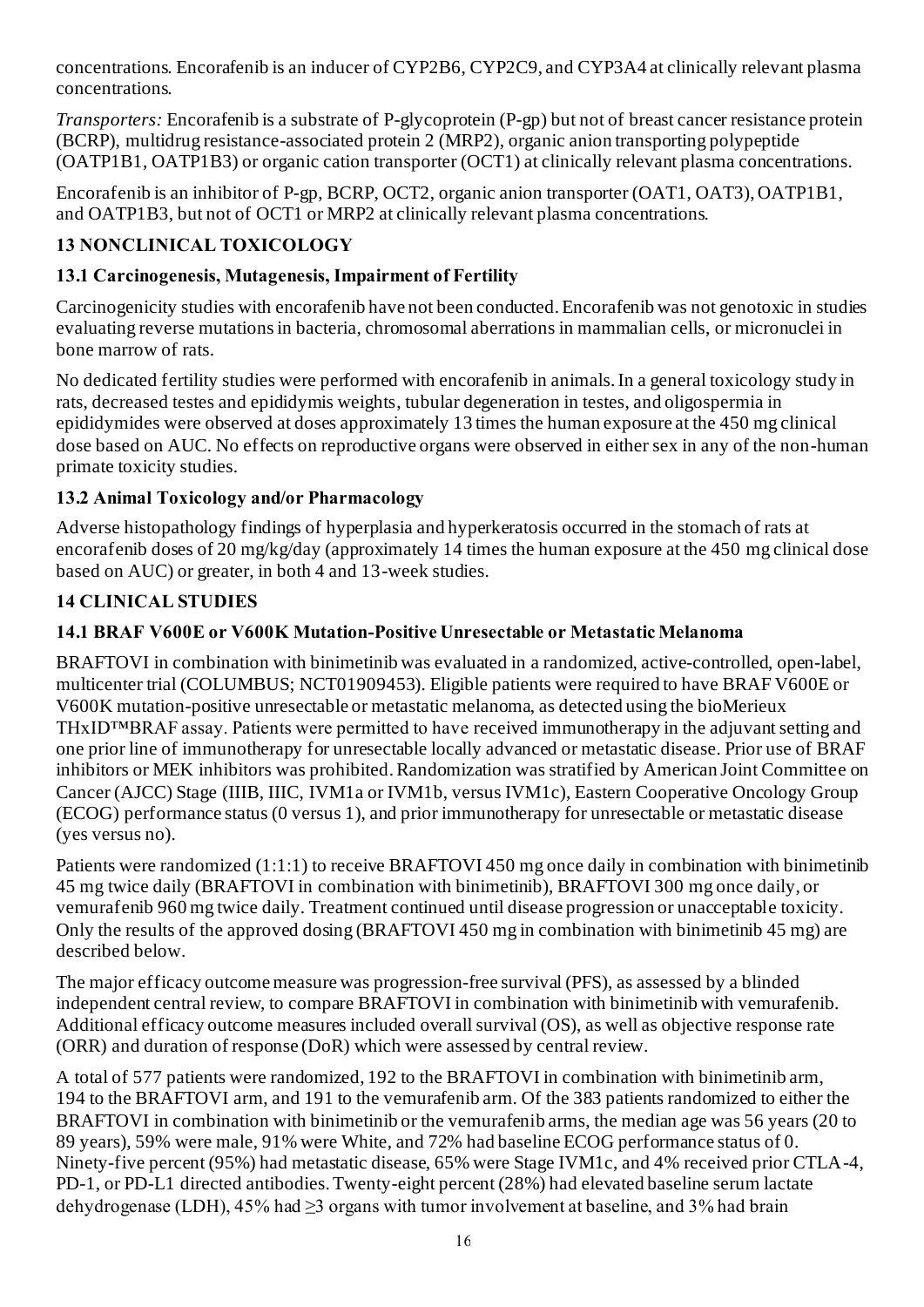metastases. Based on centralized testing, 100% of patients' tumors tested positive for BRAF mutations; BRAF V600E (88%), BRAF V600K (11%), or both (<1%).

BRAFTOVI in combination with binimetinib demonstrated a statistically significant improvement in PFS compared to vemurafenib. Efficacy results are summarized in Table 9 and Figure 1.

|  | Table 9: Efficacy Results for COLUMBUS |  |  |  |  |  |
|--|----------------------------------------|--|--|--|--|--|
|--|----------------------------------------|--|--|--|--|--|

|                                  | <b>BRAFTOVI</b><br>with binimetinib<br>$N=192$ | <b>Vemurafenib</b><br>$N=191$ |  |  |
|----------------------------------|------------------------------------------------|-------------------------------|--|--|
| <b>Progression-Free Survival</b> |                                                |                               |  |  |
| Number of events $(\% )$         | 98(51)                                         | 106(55)                       |  |  |
| Progressive disease              | 88 (46)                                        | 104(54)                       |  |  |
| Death                            | 10(5)                                          | 2(1)                          |  |  |
| Median PFS, months (95% CI)      | 14.9(11, 18.5)                                 | 7.3(5.6, 8.2)                 |  |  |
| HR (95% CI) <sup>a</sup>         | 0.54(0.41, 0.71)                               |                               |  |  |
| $P$ -value <sup>b</sup>          | < 0.0001                                       |                               |  |  |
| Overall Survival <sup>c</sup>    |                                                |                               |  |  |
| Number of events $(\%)$          | 105(55)                                        | 127(67)                       |  |  |
| Median OS, months (95% CI)       | 33.6 (24.4, 39.2)                              | 16.9(14.0, 24.5)              |  |  |
| HR (95% CI) <sup>a</sup>         | 0.61(0.47, 0.79)                               |                               |  |  |
| <b>Overall Response Rate</b>     |                                                |                               |  |  |
| ORR (95% CI)                     | 63% (56%, 70%)                                 | 40% (33%, 48%)                |  |  |
| CR                               | 8%                                             | 6%                            |  |  |
| PR                               | 55%                                            | 35%                           |  |  |
| <b>Duration of Response</b>      |                                                |                               |  |  |
| Median DoR, months (95% CI)      | 16.6(12.2, 20.4)                               | 12.3(6.9, 16.9)               |  |  |

CI = Confidence interval; CR = Complete response; DoR = Duration of response; HR = Hazard ratio; NE = Not estimable; ORR = Overall response rate; OS = Overall survival; PFS = Progression-free survival; PR = Partial response.

<sup>a</sup> Estimated with Cox proportional hazard model adjusted by the following stratification factors: American Joint Committee on Cancer (AJCC) Stage (IIIB, IIIC, IVM1a or IVM1b, versus IVM1c) and Eastern Cooperative Oncology Group (ECOG) performance status (0 versus 1).

 $<sup>b</sup>$  Log-rank test adjusted by the same stratification factors.</sup>

 $\degree$  Based on a cutoff date of 17.6 months after the date of the PFS analysis.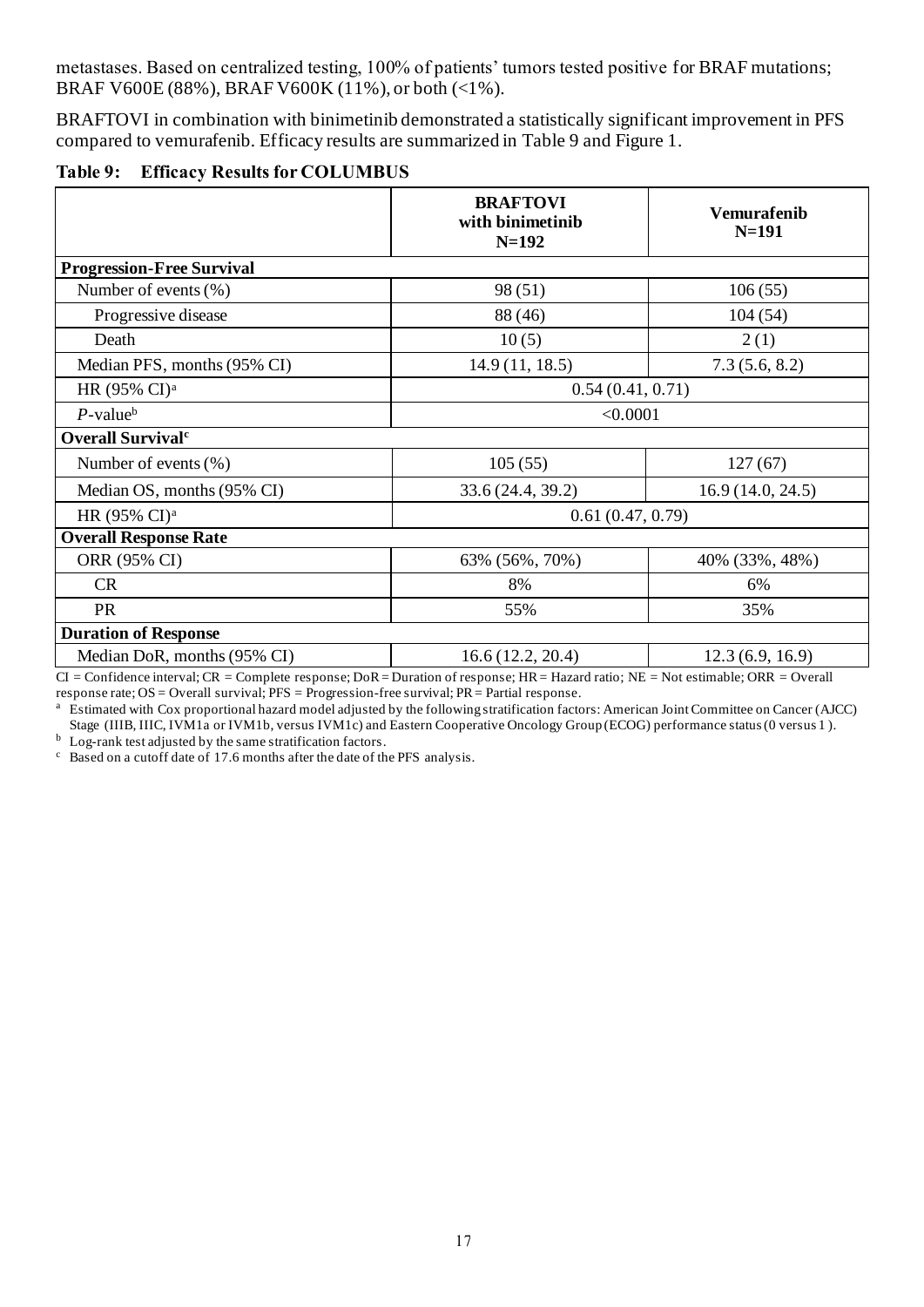



#### **14.2 BRAF V600E Mutation-Positive Metastatic Colorectal Cancer (CRC)**

BRAFTOVI in combination with cetuximab was evaluated in a randomized, active-controlled, open-label, multicenter trial (BEACON CRC; NCT02928224). Eligible patients were required to have BRAF V600E mutation-positive metastatic colorectal cancer (CRC), as detected using the Qiagen therascreen BRAF V600E RGQ polymerase chain reaction (PCR) Kit, with disease progression after 1 or 2 prior regimens. Other key eligibility criteria included absence of prior treatment with a RAF, MEK, or EGFR inhibitor, eligibility to receive cetuximab per local labeling with respect to tumor RAS status, and ECOG performance status (PS) 0-1. Randomization was stratified by Eastern Cooperative Oncology Group (ECOG) performance status (0 versus 1), prior use of irinotecan (yes versus no), and cetuximab product used (US-licensed versus EU-approved).

Patients were randomized 1:1:1 to one of the following treatment arms:

- BRAFTOVI 300 mg orally once daily in combination with cetuximab (BRAFTOVI/cetuximab arm)
- BRAFTOVI 300 mg orally once daily in combination with binimetinib and cetuximab
- Irinotecan with cetuximab or FOLFIRI with cetuximab (control arm)

The dosage of cetuximab in all patients was  $400 \text{ mg/m}^2$  intravenously for the first dose followed by 250 mg/m<sup>2</sup> weekly.

Patients in the control arm received cetuximab with either irinotecan 180 mg/m<sup>2</sup> intravenously on Days 1 and 15 of each 28-day cycle or FOLFIRI intravenously (irinotecan 180 mg/m<sup>2</sup> on Days 1 and 15; folinic acid 400 mg/m<sup>2</sup> on Days 1 and 15; then fluorouracil 400 mg/m<sup>2</sup> bolus on Days 1 and 15 followed by fluorouracil 2400 mg/m<sup>2</sup> /day by continuous infusion over 2 days).

Treatment continued until disease progression or unacceptable toxicity. Only the results of the approved regimen (BRAFTOVI in combination with cetuximab) are described below.

The major efficacy outcome measure was overall survival (OS). Additional efficacy outcome measures included progression-free survival (PFS), overall response rate (ORR), and duration of response (DoR) as assessed by blinded independent central review (BICR). OS and PFS were assessed in all randomized patients. ORR and DoR were assessed in the subset of the first 220 patients included in the randomized portion of the BRAFTOVI/cetuximab and control arm of the study.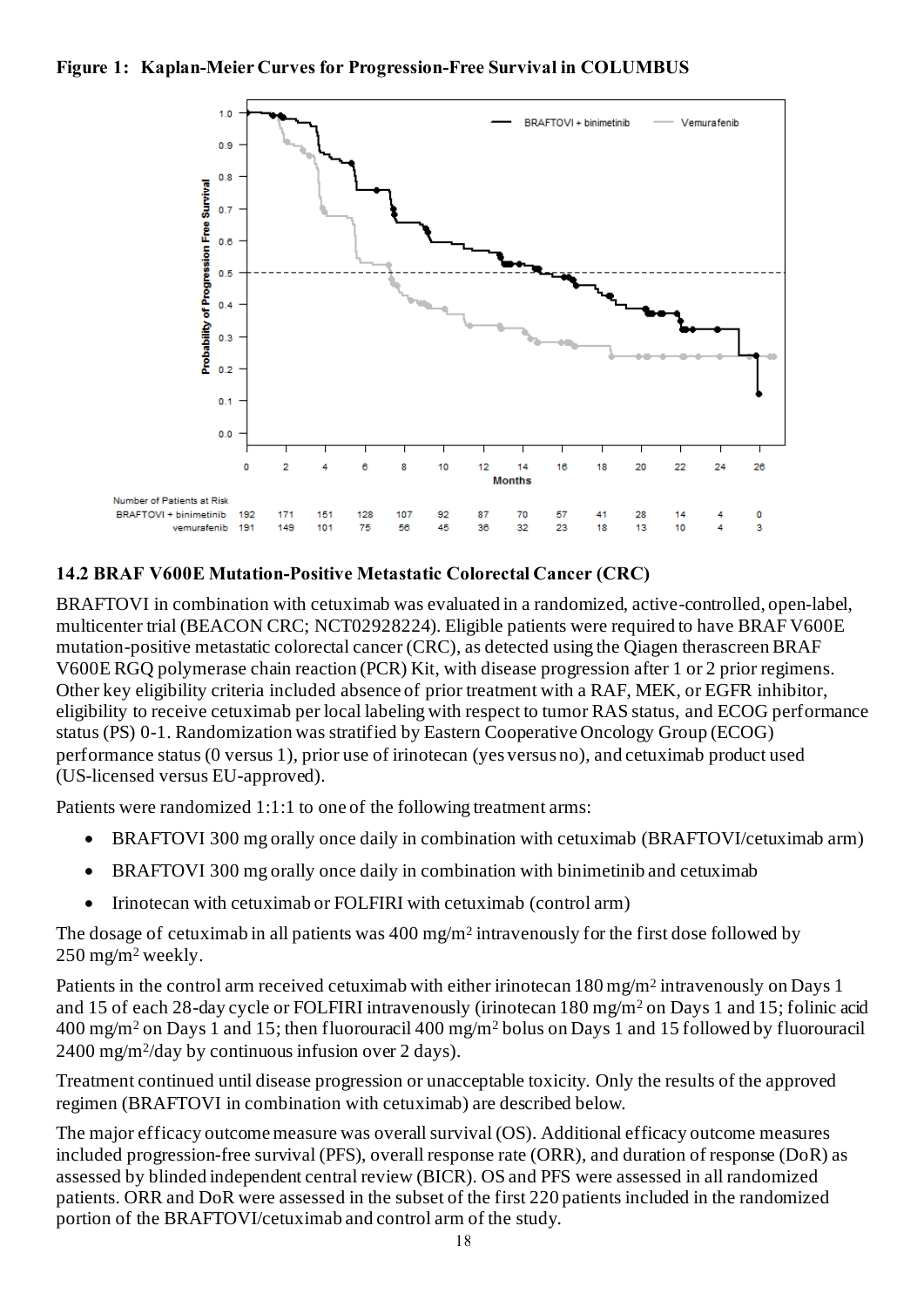A total of 220 patients were randomized to the BRAFTOVI/cetuximab arm and 221 to the control arm. Of these 441 patients, the median age was 61 years; 53% were female; 80% were White and 15% were Asian. Fifty percent (50%) had baseline ECOG performance status of 0; 66% received 1 prior therapy and 34% received 2; 93% received prior oxaliplatin and 52% received prior irinotecan.

BRAFTOVI in combination with cetuximab demonstrated a statistically significant improvement in OS, ORR, and PFS compared to the active comparator. Efficacy results are summarized in Table 10 and Figure 2.

|                                             | <b>BRAFTOVI</b> with<br>cetuximab<br>$N = 220$ | Irinotecan with<br>cetuximab or<br><b>FOLFIRI</b> with<br>cetuximab<br>$N = 221$ |  |  |  |  |  |
|---------------------------------------------|------------------------------------------------|----------------------------------------------------------------------------------|--|--|--|--|--|
| <b>Overall Survival</b>                     |                                                |                                                                                  |  |  |  |  |  |
| Number of Events $(\% )$                    | 93 (42)                                        | 114(52)                                                                          |  |  |  |  |  |
| Median OS, months (95% CI)                  | 8.4(7.5, 11.0)                                 | 5.4(4.8, 6.6)                                                                    |  |  |  |  |  |
| HR $(95\% \text{ CI})^{a,b}$                | 0.60(0.45, 0.79)                               |                                                                                  |  |  |  |  |  |
| $P$ -value <sup>a,c</sup>                   | 0.0003                                         |                                                                                  |  |  |  |  |  |
| <b>Overall Response Rate (per BICR)</b>     |                                                |                                                                                  |  |  |  |  |  |
| ORR $(95\%$ CI) <sup>d</sup>                | 20% (13%, 29%)                                 | $2\% (0\%, 7\%)$                                                                 |  |  |  |  |  |
| CR                                          | $5\%$                                          | $0\%$                                                                            |  |  |  |  |  |
| <b>PR</b>                                   | 15%                                            | 2%                                                                               |  |  |  |  |  |
| $P$ -value <sup>a,e</sup>                   | < 0.0001                                       |                                                                                  |  |  |  |  |  |
| Median DoR, months (95% CI)                 | 6.1(4.1, 8.3)                                  | NR(2.6, NR)                                                                      |  |  |  |  |  |
| <b>Progression Free Survival (per BICR)</b> |                                                |                                                                                  |  |  |  |  |  |
| Number of events $(\%)$                     | 133 (60)                                       | 128 (58)                                                                         |  |  |  |  |  |
| Progressive disease                         | 110(50)                                        | 101(46)                                                                          |  |  |  |  |  |
| Death                                       | 23(10)                                         | 27(12)                                                                           |  |  |  |  |  |
| Median PFS, months (95% CI)                 | 4.2(3.7, 5.4)                                  | 1.5(1.4, 1.7)                                                                    |  |  |  |  |  |
| HR $(95\% \text{ CI})^{a,b}$                | 0.40(0.31, 0.52)                               |                                                                                  |  |  |  |  |  |
| $P$ -value <sup>a,f</sup>                   | ${}_{0.0001}$                                  |                                                                                  |  |  |  |  |  |

| <b>Table 10: Efficacy Results From BEACON CRC</b> |  |  |  |
|---------------------------------------------------|--|--|--|
|                                                   |  |  |  |

CI = Confidence interval; CR = Complete response; DoR = Duration of response; HR = Hazard ratio; NR = Not reached; ORR = Overall response rate; OS = Overall survival; PFS = Progression-free survival; PR = Partial response.

<sup>a</sup> Stratified by ECOG PS, source of cetuximab (US-licensed versus EU-approved) and prior irinotecan use at randomization.<br><sup>b</sup> Stratified Cox proportional bazard model

Stratified Cox proportional hazard model.

<sup>c</sup> Stratified log-rank test, tested at alpha level of 0.0084.

<sup>d</sup> BRAFTOVI/cetuximab arm (n=113) and control arm (n=107).

e Cochran-Mantel-Haenszel test; tested at alpha level of 0.05.<br>  $\frac{1}{2}$  Stratified log rank test tested at alpha level of 0.0234

Stratified log-rank test, tested at alpha level of 0.0234.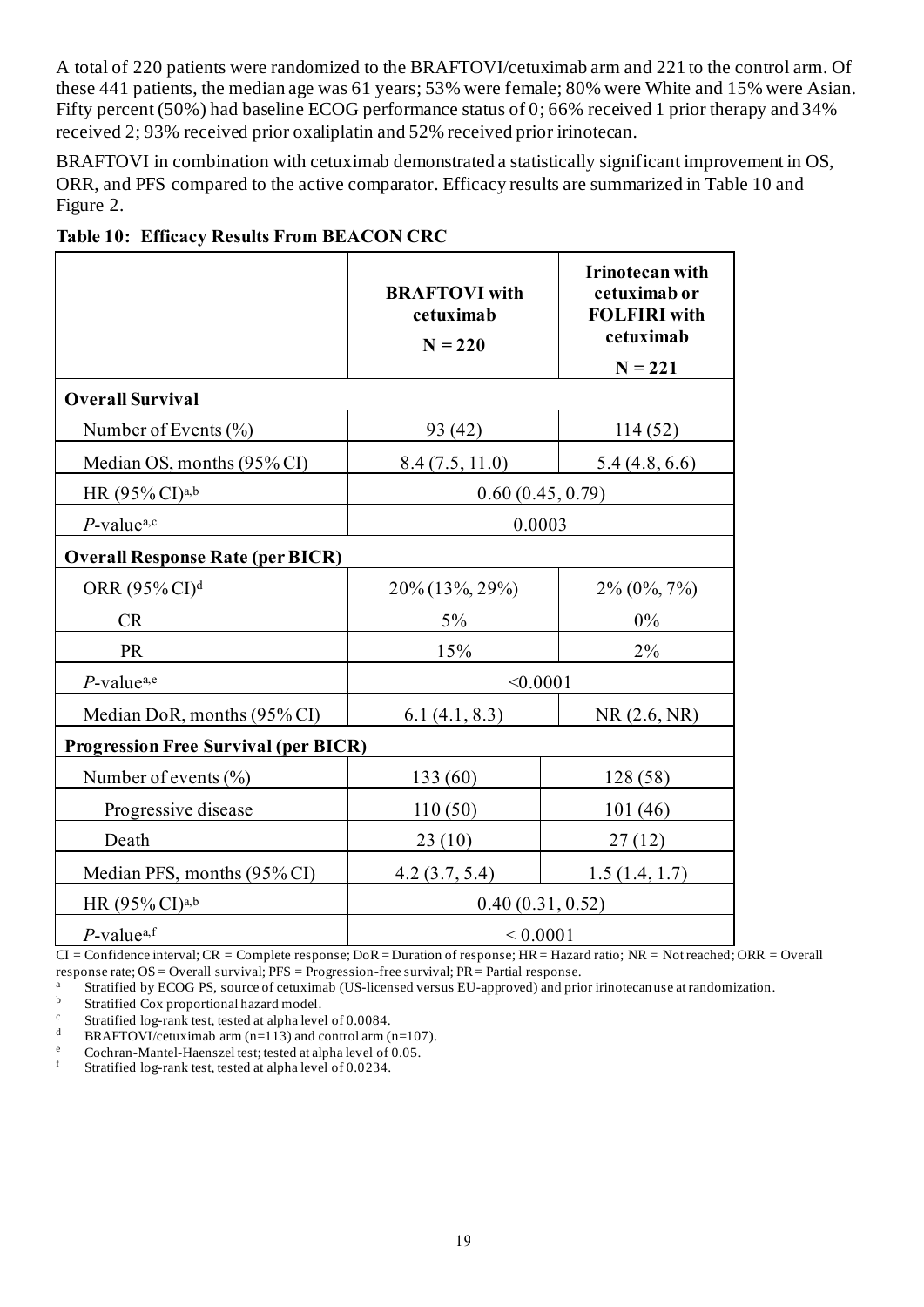



## **16 HOW SUPPLIED/STORAGE AND HANDLING**

BRAFTOVI (encorafenib) is supplied as 75 mg hard gelatin capsules.

75 mg: stylized "A" on beige cap and "LGX 75mg" on white body, available in cartons (NDC 70255-025-01) containing two bottles of 90 capsules each (NDC 70255-025-02) and cartons (NDC 70255-025-03) containing two bottles of 60 capsules each (NDC 70255-025-04).

Store at 20°C to 25°C (68°F to 77°F); excursions permitted between 15°C and 30°C (59°F and 86°F) [see USP Controlled Room Temperature]. Do not use if safety seal under cap is broken or missing. Dispense in original bottle. Do not remove desiccant. Protect from moisture. Keep container tightly closed.

## **17 PATIENT COUNSELING INFORMATION**

Advise the patient to read the FDA-approved patient labeling (Medication Guide).

Inform patients of the following:

New Primary Cutaneous Malignancies

Advise patients to contact their healthcare provider immediately for change in or development of new skin lesions *[see Warnings and Precautions (5.1)]*.

#### **Hemorrhage**

Advise patients to notify their healthcare provider immediately with any symptoms suggestive of hemorrhage, such as unusual bleeding *[see Warnings and Precautions (5.3)]*.

#### Uveitis

Advise patients to contact their healthcare provider if they experience any changes in their vision *[see Warnings and Precautions (5.4)]*.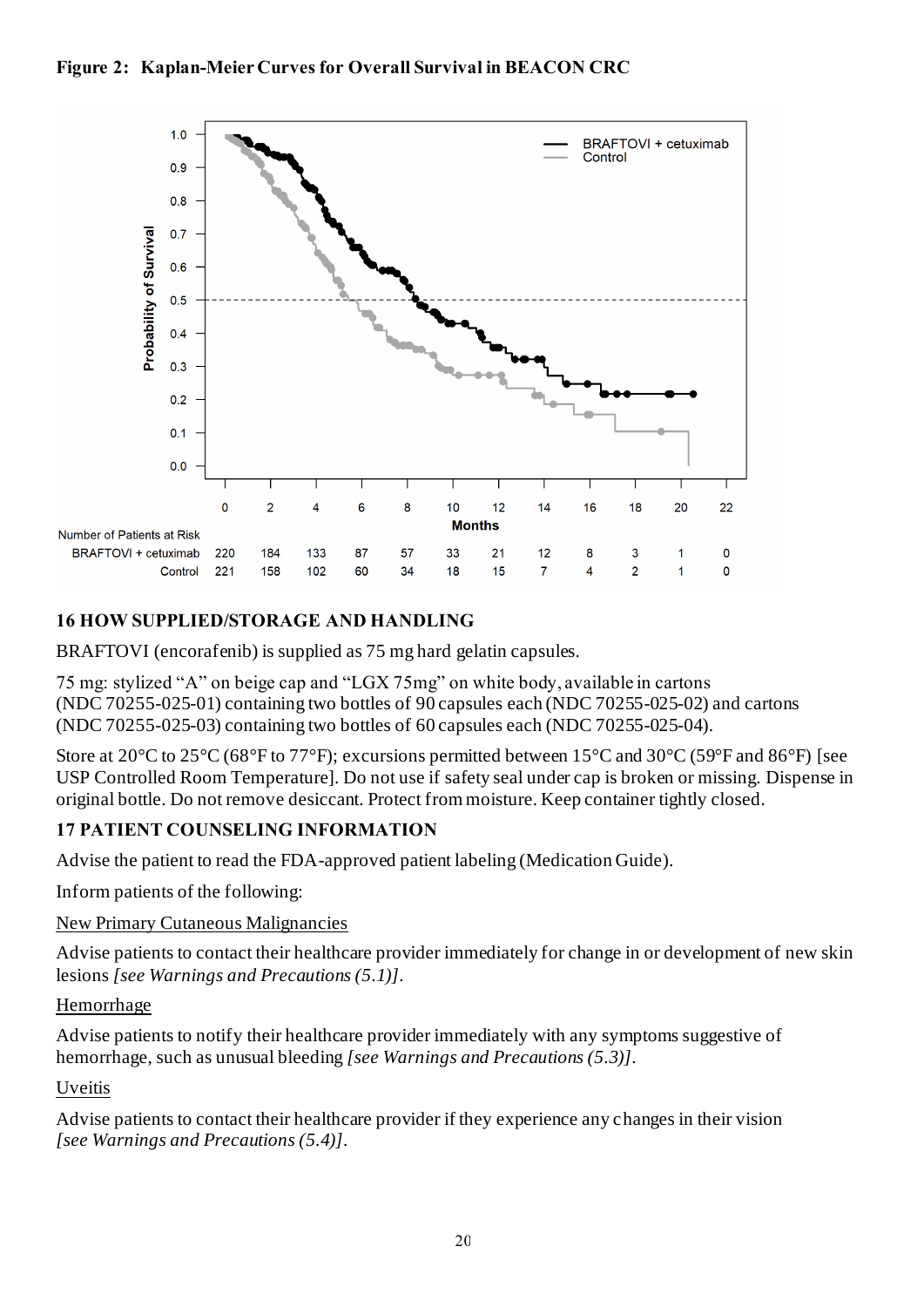### QT Prolongation

Advise patients that BRAFTOVI can cause QTc interval prolongation and to inform their physician if they have any QTc interval prolongation symptoms, such as syncope *[see Warnings and Precautions (5.5)]*.

Embryo-Fetal Toxicity

- Advise females with reproductive potential of the potential risk to a fetus. Advise females to contact their healthcare provider if they become pregnant, or if pregnancy is suspected, during treatment with BRAFTOVI *[see Warnings and Precautions (5.6), Use in Specific Populations (8.1)]*.
- Advise females of reproductive potential to use effective non-hormonal contraception during treatment with BRAFTOVI and for 2 weeks after the final dose *[Use in Specific Populations (8.3)]*.

### Lactation

Advise women not to breastfeed during treatment with BRAFTOVI and for 2 weeks after the final dose *[see Use in Specific Populations (8.2)]*.

## Infertility

Advise males of reproductive potential that BRAFTOVI may impair fertility *[see Use in Specific Populations (8.3)]*.

### Strong or Moderate CYP3A Inducers or Inhibitors

Coadministration of BRAFTOVI with a strong or moderate CYP3A inhibitor may increase encorafenib concentrations; coadministration of BRAFTOVI with a strong or moderate CYP3A inducer may decrease encorafenib concentrations. Advise patients that they may need to avoid certain medications while taking BRAFTOVI and to inform their healthcare provider of all concomitant medications, including prescription medicines, over-the-counter drugs, vitamins, and herbal products. Advise patients to avoid grapefruit and grapefruit juice while taking BRAFTOVI *[see Drug Interactions (7.1)]*.

Storage

BRAFTOVI is moisture sensitive. Advise patients to store BRAFTOVI in the original bottle with desiccant and to keep the cap of the bottle tightly closed. Do not remove the desiccants from the bottle.

This product's labeling may have been updated. For the most recent prescribing information, please visit [www.pfizer.com](https://www.pfizer.com/).

Distributed by:

Array BioPharma Inc., a wholly owned subsidiary of Pfizer Inc. 3200 Walnut Street Boulder, CO 80301

© 2020 Array BioPharma Inc. All rights reserved. BRAFTOVI® is a registered trademark of Array BioPharma Inc. in the United States and various other countries.

LAB-1428-2.0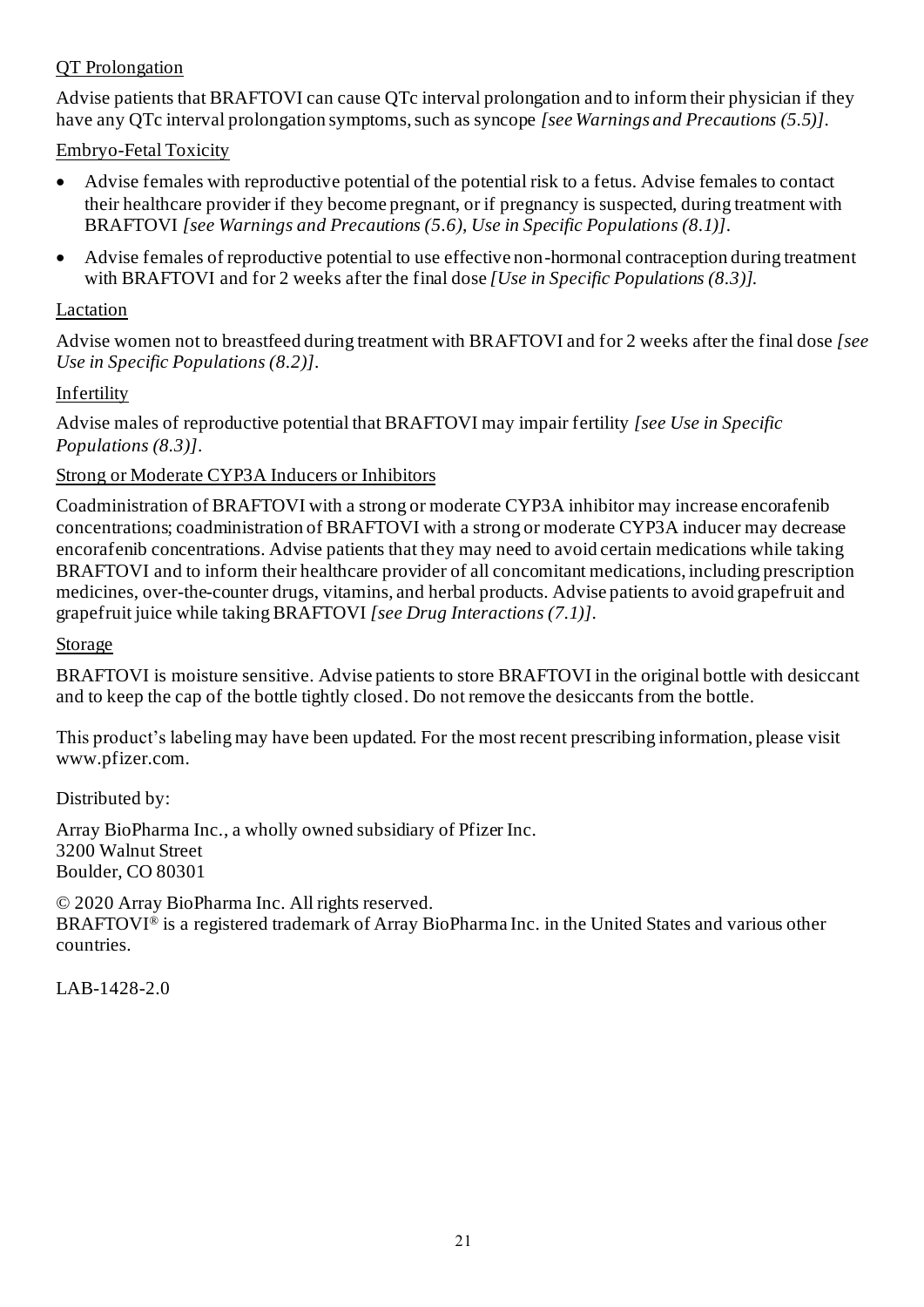#### **MEDICATION GUIDE**

#### BRAFTOVI® (braf-TOE-vee) (encorafenib)

# capsules

**Important information:** BRAFTOVI is used with other medicines, either binimetinib or cetuximab. Read the Patient Information leaflet that comes with binimetinib if used with binimetinib, and talk to your healthcare provider about cetuximab if used with cetuximab.

#### **What is the most important information I should know about BRAFTOVI? BRAFTOVI may cause serious side effects, including:**

• **Risk of new skin cancers.** BRAFTOVI when used alone, or with binimetinib or cetuximab, may cause skin cancers called cutaneous squamous cell carcinoma or basal cell carcinoma.

Talk to your healthcare provider about your risk for these cancers.

Check your skin and tell your healthcare provider right away about any skin changes, including a:

- o new wart
- o skin sore or reddish bump that bleeds or does not heal
- o change in size or color of a mole

Your healthcare provider should check your skin before treatment with BRAFTOVI, every 2 months during treatment, and for up to 6 months after you stop treatment with BRAFTOVI to look for any new skin cancers.

Your healthcare provider should also check for cancers that may not occur on the skin. Tell your healthcare provider about any new symptoms that develop during treatment with BRAFTOVI.

See "**What are the possible side effects of BRAFTOVI?**" for more information about side effects.

#### **What is BRAFTOVI?**

BRAFTOVI is a prescription medicine used:

- in combination with a medicine called binimetinib to treat people with a type of skin cancer called melanoma:
	- o that has spread to other parts of the body or cannot be removed by surgery, **and**
	- o that has a certain type of abnormal "BRAF" gene
- in combination with a medicine called cetuximab, for the treatment of adults with cancer of your colon or rectum (colorectal cancer):
	- o that has been previously treated, **and**
	- o that has spread to other parts of the body, **and**
	- o that has a certain type of abnormal "BRAF" gene

BRAFTOVI should not be used to treat people with wild-type BRAF melanoma or wild-type BRAF colorectal cancer. Your healthcare provider will perform a test to make sure that BRAFTOVI is right for you.

It is not known if BRAFTOVI is safe and effective in children.

**Before taking BRAFTOVI, tell your healthcare provider about all of your medical conditions, including if you:** 

- have had bleeding problems
- have eye problems
- have heart problems, including a condition called long QT syndrome
- have been told that you have low blood levels of potassium, calcium, or magnesium
- have liver or kidney problems
- are pregnant or plan to become pregnant. BRAFTOVI can harm your unborn baby.
	- $\circ$  Females who are able to become pregnant should use effective non-hormonal birth control (contraception) during treatment with BRAFTOVI and for 2 weeks after the final dose of BRAFTOVI. Birth control methods that contain hormones (such as birth control pills, injections or transdermal systems) may not work as well during treatment with BRAFTOVI.
	- $\circ$  Talk to your healthcare provider about birth control methods that may be right for you during this time.
	- Your healthcare provider will do a pregnancy test before you start taking BRAFTOVI. Tell your healthcare provider right away if you become pregnant or think you might be pregnant during treatment with BRAFTOVI.
- are breastfeeding or plan to breastfeed. It is not known if BRAFTOVI passes into your breast milk. Do not breastfeed during treatment with BRAFTOVI and for 2 weeks after the final dose of BRAFTOVI. Talk to your healthcare provider about the best way to feed your baby during this time.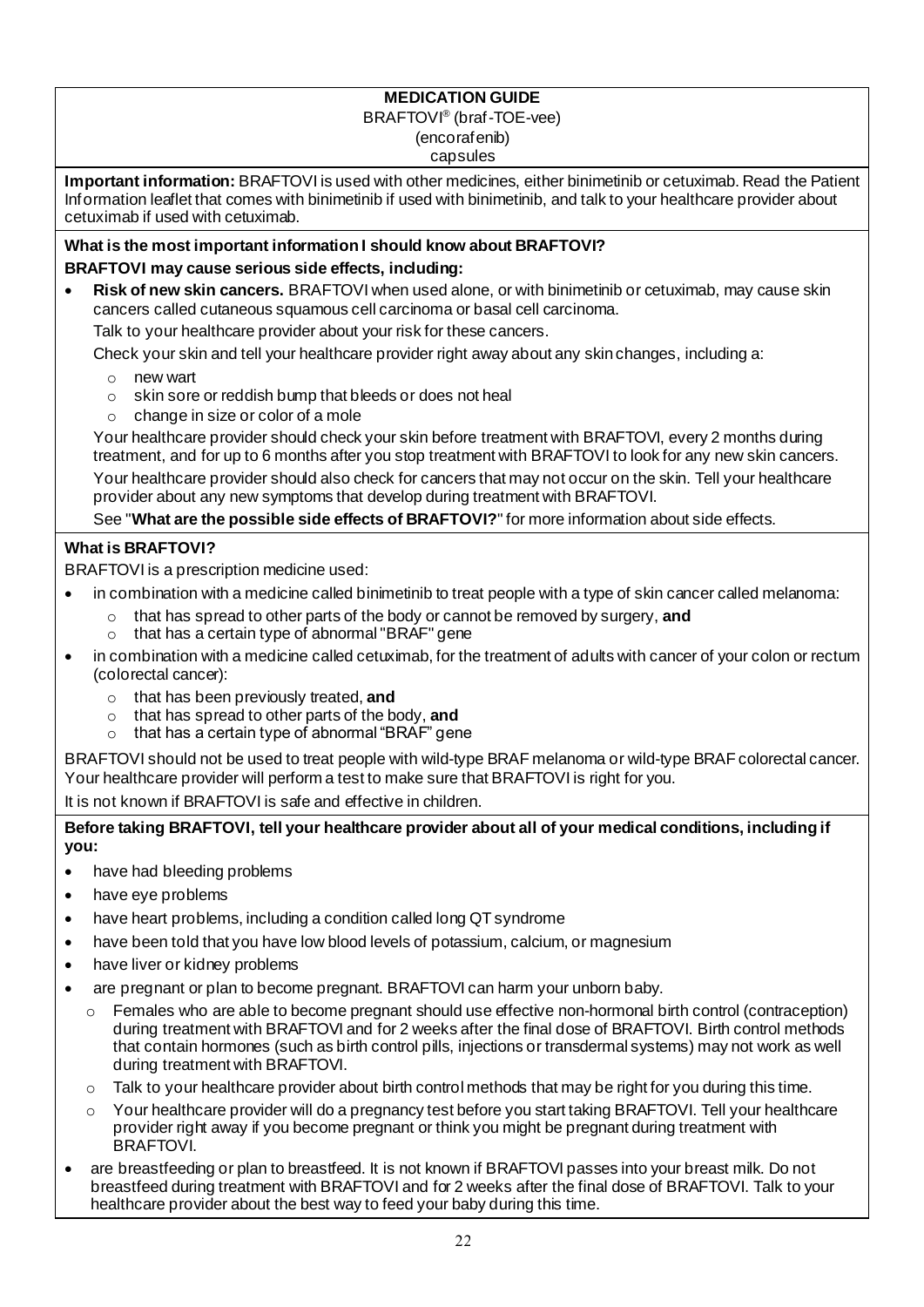**Tell your healthcare provider about all the medicines you take**, including prescription and over-the-counter medicines, vitamins, and herbal supplements.

BRAFTOVI and certain other medicines can affect each other, causing side effects or affecting how BRAFTOVI or the other medicines work.

Know the medicines you take. Keep a list of them to show your healthcare provider and pharmacist when you get a new medicine.

#### **How should I take BRAFTOVI?**

- Take BRAFTOVI exactly as your healthcare provider tells you. Do not change your dose or stop taking BRAFTOVI unless your healthcare provider tells you to.
- Your healthcare provider may change your dose of BRAFTOVI, temporarily stop, or completely stop your treatment with BRAFTOVI if you develop certain side effects.
- For melanoma, take BRAFTOVI in combination with binimetinib by mouth one time each day.
- For colorectal cancer, take BRAFTOVI by mouth one time each day. You will also receive cetuximab through a vein in your arm (intravenously) given by your healthcare provider.
- BRAFTOVI may be taken with or without food.
- Avoid grapefruit during treatment with BRAFTOVI. Grapefruit products may increase the amount of BRAFTOVI in your body.
- If you miss a dose of BRAFTOVI, take it as soon as you remember. If it is within 12 hours of your next scheduled dose, take your next dose at your regular time. Do not make up for the missed dose.
- Do not take an extra dose if you vomit after taking your scheduled dose. Take your next dose at your regular time.
- If you stop treatment with binimetinib or cetuximab, talk to your healthcare provider about your BRAFTOVI treatment. Your BRAFTOVI dose may need to be changed or stopped.

#### **What are the possible side effects of BRAFTOVI? BRAFTOVI may cause serious side effects, including:**

#### See "**What is the most important information I should know about BRAFTOVI?**"

- **Bleeding problems.** BRAFTOVI, when taken with binimetinib or cetuximab, can cause serious bleeding problems, including in your stomach or brain, that can lead to death. Call your healthcare provider and get medical help right away if you have any signs of bleeding, including:
	- o headaches, dizziness, or feeling weak
	- o cough up blood or blood clots
	- o vomit blood or your vomit looks like "coffee grounds"
	- o red or black stools that look like tar
- **Eye problems.** Tell your healthcare provider right away if you develop any of these symptoms of eye problems:
	- o blurred vision, loss of vision, or other vision changes
	- o see colored dots
	- o see halos (blurred outline around objects)
	- o eye pain, swelling, or redness
- **Changes in the electrical activity of your heart called QT prolongation.** QT prolongation can cause irregular heartbeats that can be life threatening. Your healthcare provider should do tests before you start taking BRAFTOVI with binimetinib or cetuximab and during your treatment to check your body salts (electrolytes). Tell your healthcare provider right away if you feel faint, lightheaded, dizzy or if you feel your heart beating irregularly or fast while taking BRAFTOVI with binimetinib or cetuximab. These symptoms may be related to QT prolongation.

#### **The most common side effects of BRAFTOVI when taken in combination with binimetinib, include:**

- fatigue
- nausea
- vomiting
- abdominal pain
- pain or swelling of your joints (arthralgia)

#### **The most common side effects of BRAFTOVI when taken in combination with cetuximab, include:**

- fatigue
- nausea
- diarrhea
- acne-like rash (dermatitis acneiform)